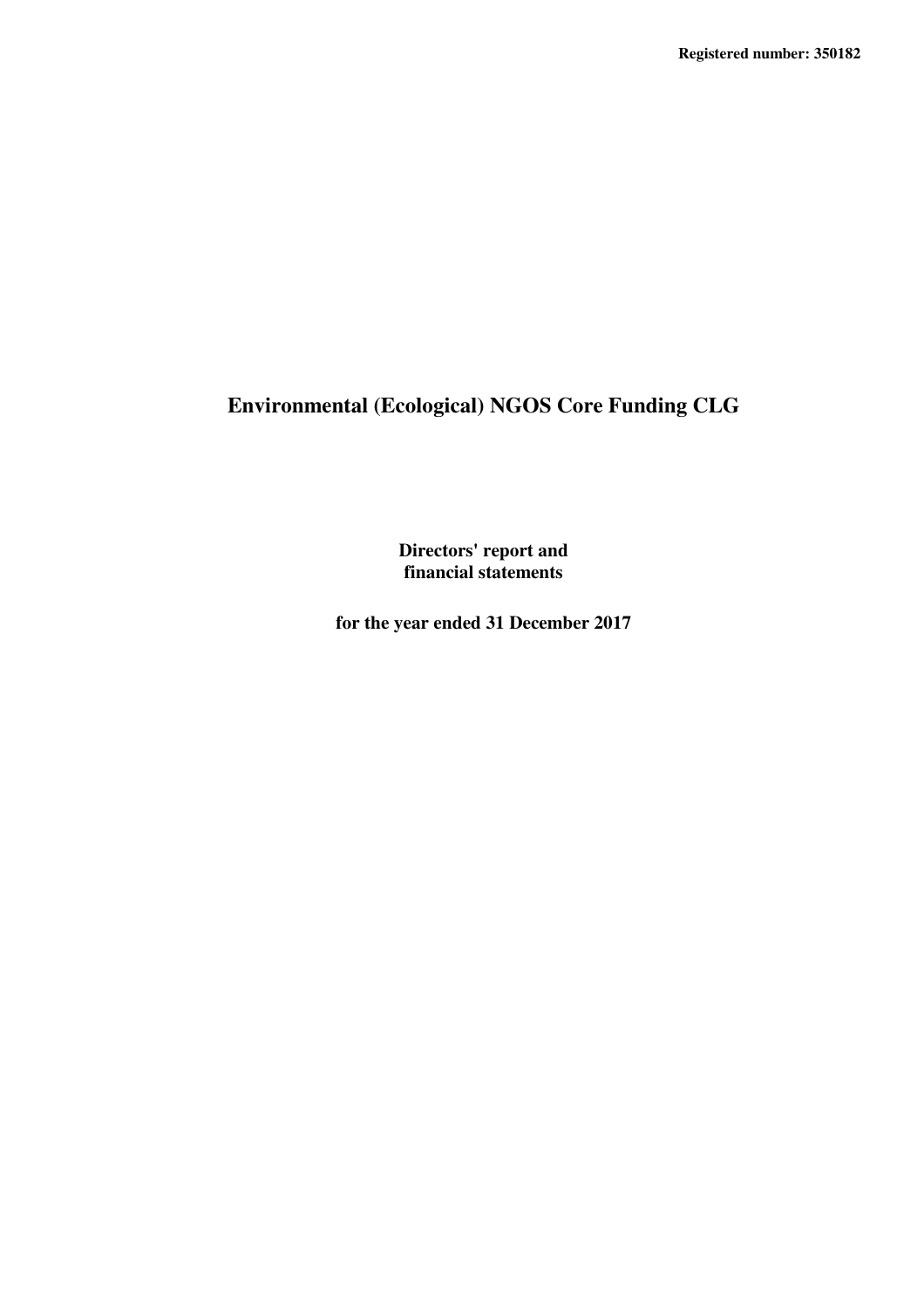

### **Contents**

|                                        | Page           |
|----------------------------------------|----------------|
| Company Information                    | 1              |
| Directors' Report                      | $\overline{c}$ |
| Independent Auditors' Report           | 5              |
| Statement of Comprehensive Income      | 8              |
| <b>Statement of Financial Position</b> | 9              |
| Statement of Changes in Members' Funds | $10\,$         |
| <b>Statement of Cash Flows</b>         | 11             |
| Notes to the Financial Statements      | 12             |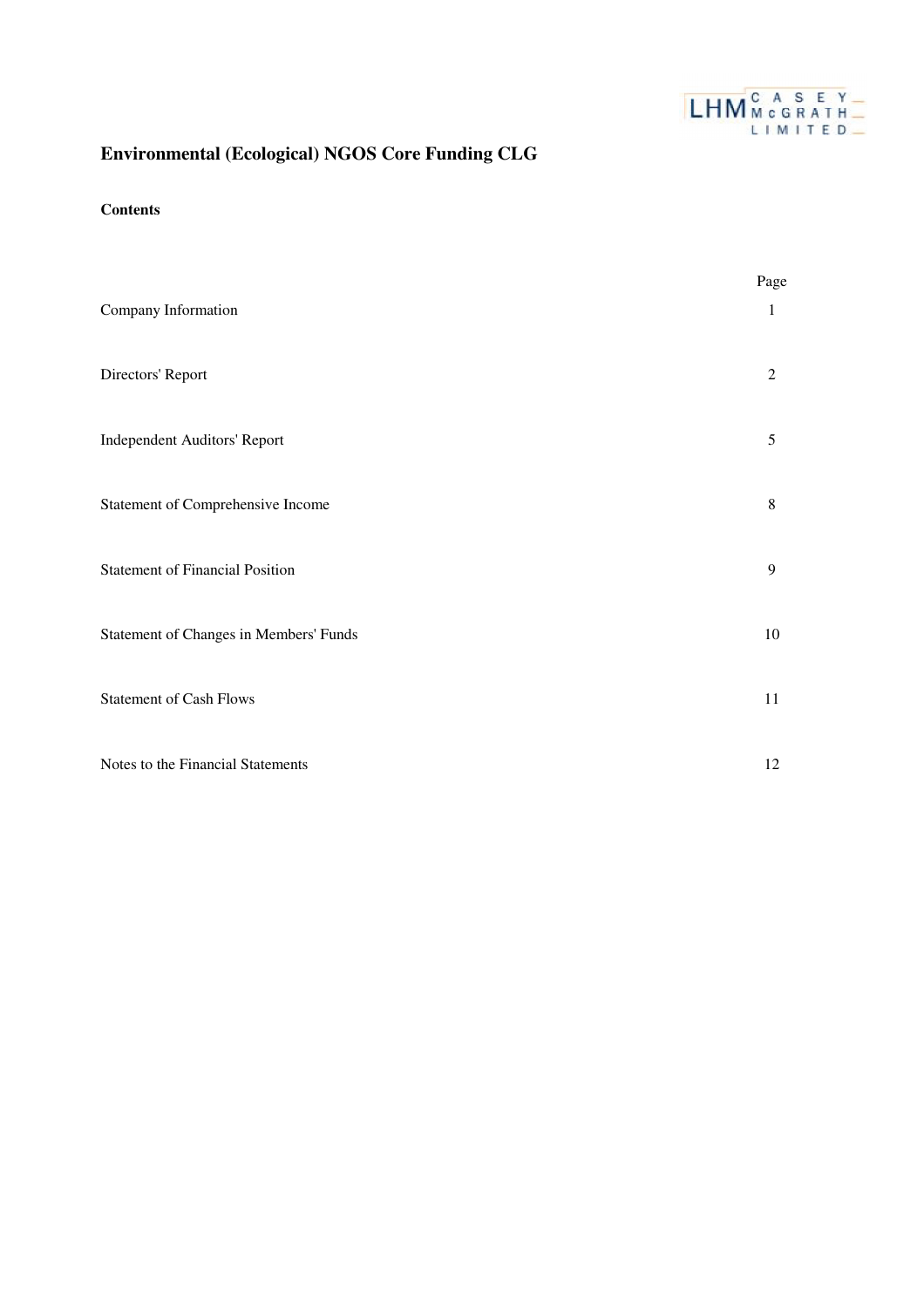

## **Company Information**

| <b>Directors</b>            | Donna Mullen (resigned 9 October 2018)<br>Cillian Lohan<br><b>Charles Stanley-Smith</b><br>Andy Halewell (resigned 26 October 2017)<br>Jack O'Sullivan (resigned 26 October 2017)<br>Anja Murray (resigned 26 October 2017)<br>Ronan Hannigan (resigned 26 October 2017)<br>Cara Augustenberg (resigned 26 October 2017)<br>Lorcan O'Toole (resigned 26 October 2017)<br>Ted Brooks (appointed 26 October 2017)<br>Liam Breslin (appointed 26 October 2017)<br>Mindy O'Brien (appointed 26 October 2017)<br>Nikki Keeling (appointed 26 October 2017)<br>Kate McAney (appointed 26 October 2017)<br>David Healy (appointed 26 October 2017)<br>Tommy Simpson (appointed 26 October 2017)<br>Duncan Stewart (appointed 16 October 2018) |
|-----------------------------|----------------------------------------------------------------------------------------------------------------------------------------------------------------------------------------------------------------------------------------------------------------------------------------------------------------------------------------------------------------------------------------------------------------------------------------------------------------------------------------------------------------------------------------------------------------------------------------------------------------------------------------------------------------------------------------------------------------------------------------|
| <b>Company secretary</b>    | Cillian Lohan                                                                                                                                                                                                                                                                                                                                                                                                                                                                                                                                                                                                                                                                                                                          |
| <b>Registered number</b>    | 350182                                                                                                                                                                                                                                                                                                                                                                                                                                                                                                                                                                                                                                                                                                                                 |
| <b>Registered office</b>    | Macro Centre<br>1 Green Street<br>Dublin 7                                                                                                                                                                                                                                                                                                                                                                                                                                                                                                                                                                                                                                                                                             |
| <b>Independent auditors</b> | <b>LHM Casey McGrath</b><br><b>Chartered Certified Accountants</b><br><b>Statutory Audit Firm</b><br>6 Northbrook Road<br>Dublin 6                                                                                                                                                                                                                                                                                                                                                                                                                                                                                                                                                                                                     |
| <b>Bankers</b>              | Bank of Ireland<br>50-55 Lower Baggot Street<br>Dublin 2                                                                                                                                                                                                                                                                                                                                                                                                                                                                                                                                                                                                                                                                               |
| <b>Solicitors</b>           | Marilyn Mc Nicholas<br>28 Castlegrove West<br>Castlebar<br>Co. Mayo                                                                                                                                                                                                                                                                                                                                                                                                                                                                                                                                                                                                                                                                    |
| Date of Incorporation       | 16 November 2001                                                                                                                                                                                                                                                                                                                                                                                                                                                                                                                                                                                                                                                                                                                       |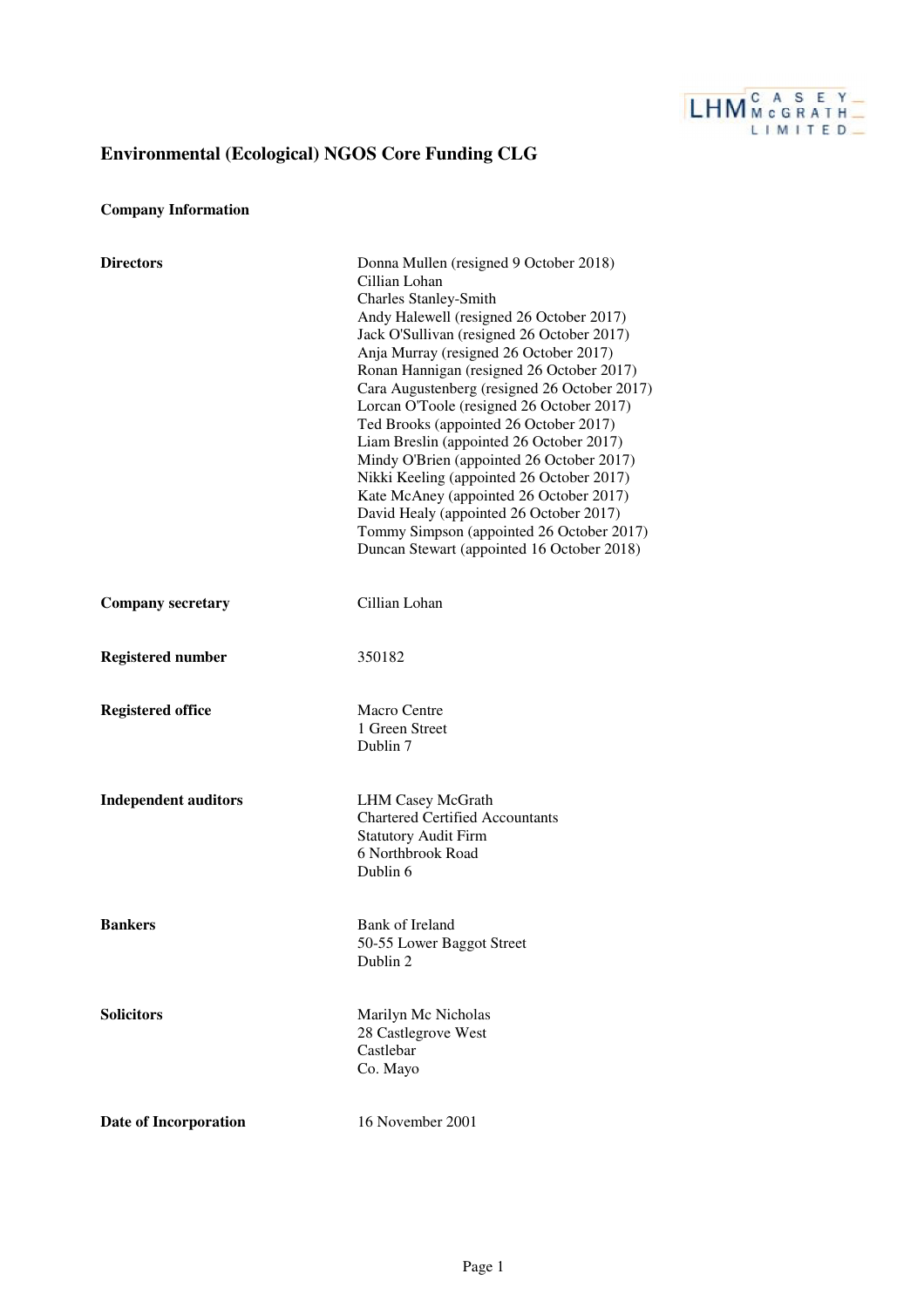

### **Directors' Report**

*for the year ended 31 December 2017*

The directors present their annual report and the audited financial statements for the year ended 31 December 2017.

#### **Principal activities**

The principal activity of the company is to secure and distribute funding to environmental and ecological NGO's that meet the company's eligibility standards.

The company trades as The Irish Environmental Network and supports the work of its member groups as well as their work through the Environmental Pillar, Transport policy projects and the ELIG Initiative.

#### **Review of Activities**

The results for the year were in line with the directors expectations. Funding received was spent for the purposes for which it had been granted.

#### **Results**

The deficit for the year, after taxation, amounted to  $\epsilon$ 6,780 (2016 -surplus  $\epsilon$ 14,600).

### **Principal risks and uncertainties**

The principal risk and uncertainty affecting Environmental (Ecological) NGOS Core Funding CLG for the year ahead is the possibility of reduction in government grants which the company receives and the effects this may have on the ongoing operations of the organisation. The directors have instituted measures to ensure, if necessary, in so far as is possible, that costs are reduced in line with future funding streams.

#### **Directors and their interests**

The directors and secretary who held office at the year end had no interest in the company as it is limited by guarantee not having share capital.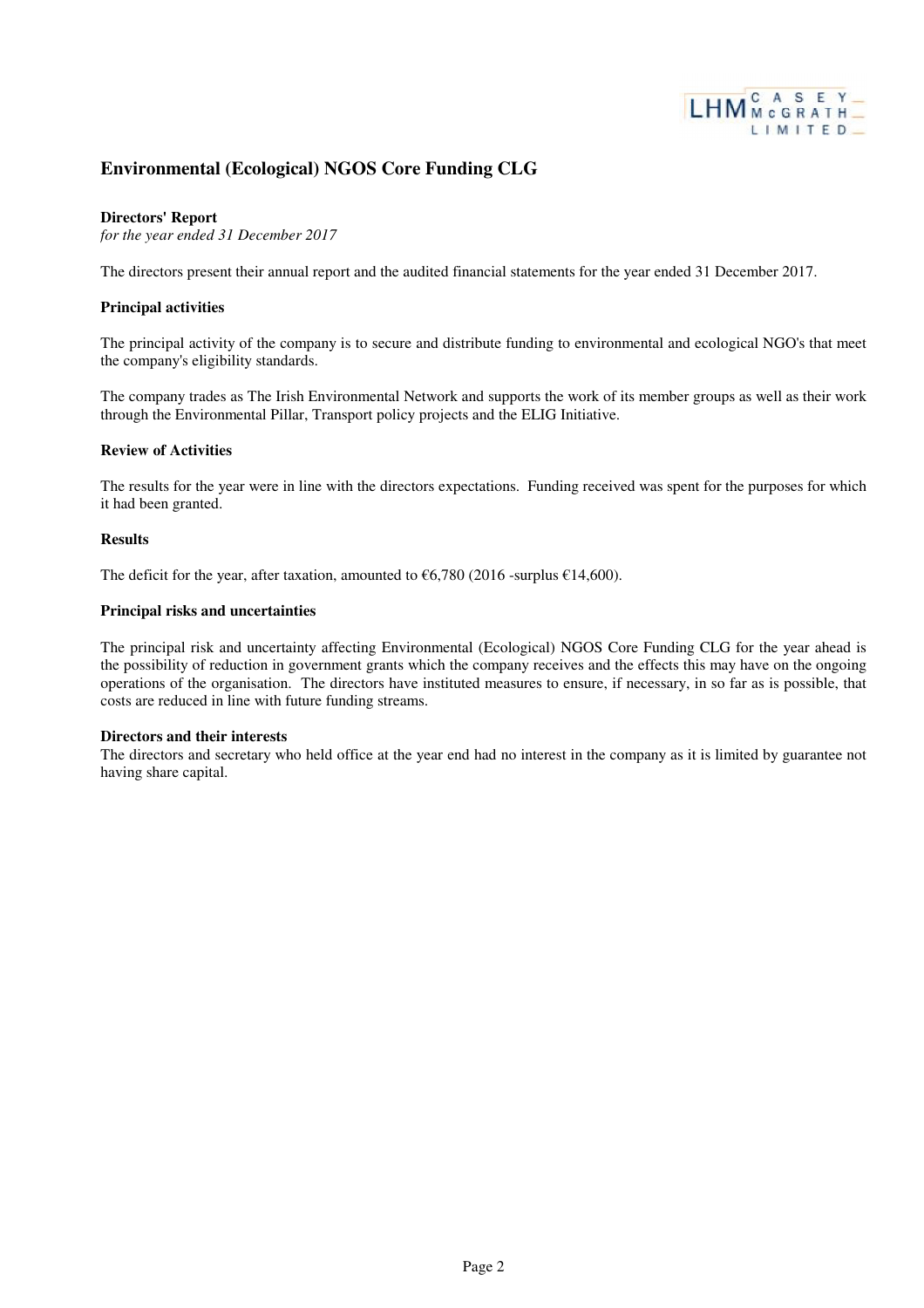

### **Directors' Report (continued)**

*for the year ended 31 December 2017*

### **Directors' responsibilities statement**

The directors are responsible for preparing the Directors' Report and the financial statements in accordance with Irish law and regulations.

Irish company law requires the directors to prepare the financial statements for each financial year. Under the law, the directors have elected to prepare the financial statements in accordance with the Companies Act 2014 and the Financial Reporting Standards applicable in the UK and Republic of Ireland.

Under company law, the directors must not approve the financial statements unless they are satisfied they give a true and fair view of the assets, liabilities and financial position of the company as at the financial year end date, of the surplus or deficit for that financial year and otherwise comply with the Companies Act 2014.

In preparing these financial statements, the directors are required to:

- select suitable accounting policies for the company's financial statements and then apply them consistently;
- make judgments and accounting estimates that are reasonable and prudent;
- state whether the financial statements have been prepared in accordance with applicable accounting standards, identify those standards, and note the effect and the reasons for any material departure from those standards; and
- prepare the financial statements on the going concern basis unless it is inappropriate to presume that the company will continue in business.

The directors are responsible for ensuring that the company keeps or causes to be kept adequate accounting records which correctly explain and record the transactions of the company, enable at any time the assets, liabilities, financial position and surplust or deficit of the company to be determined with reasonable accuracy, enable them to ensure that the financial statements and Directors' Report comply with the Companies Act 2014 and enable the financial statements to be audited. They are also responsible for safeguarding the assets of the company and hence for taking reasonable steps for the prevention and detection of fraud and other irregularities.

The directors confirm that they have complied with the above requirements with the above requirements in preparing the financial statements.

### **Accounting records**

The measures taken by the directors to ensure compliance with the requirements of Sections 281 to 285 of the Companies Act 2014 with regard to the keeping of accounting records, are the employment of appropriately qualified accounting personnel and the maintenance of computerised accounting systems. The company's accounting records are maintained at the company's registered office at Macro Centre, 1 Green Street, Dublin 7.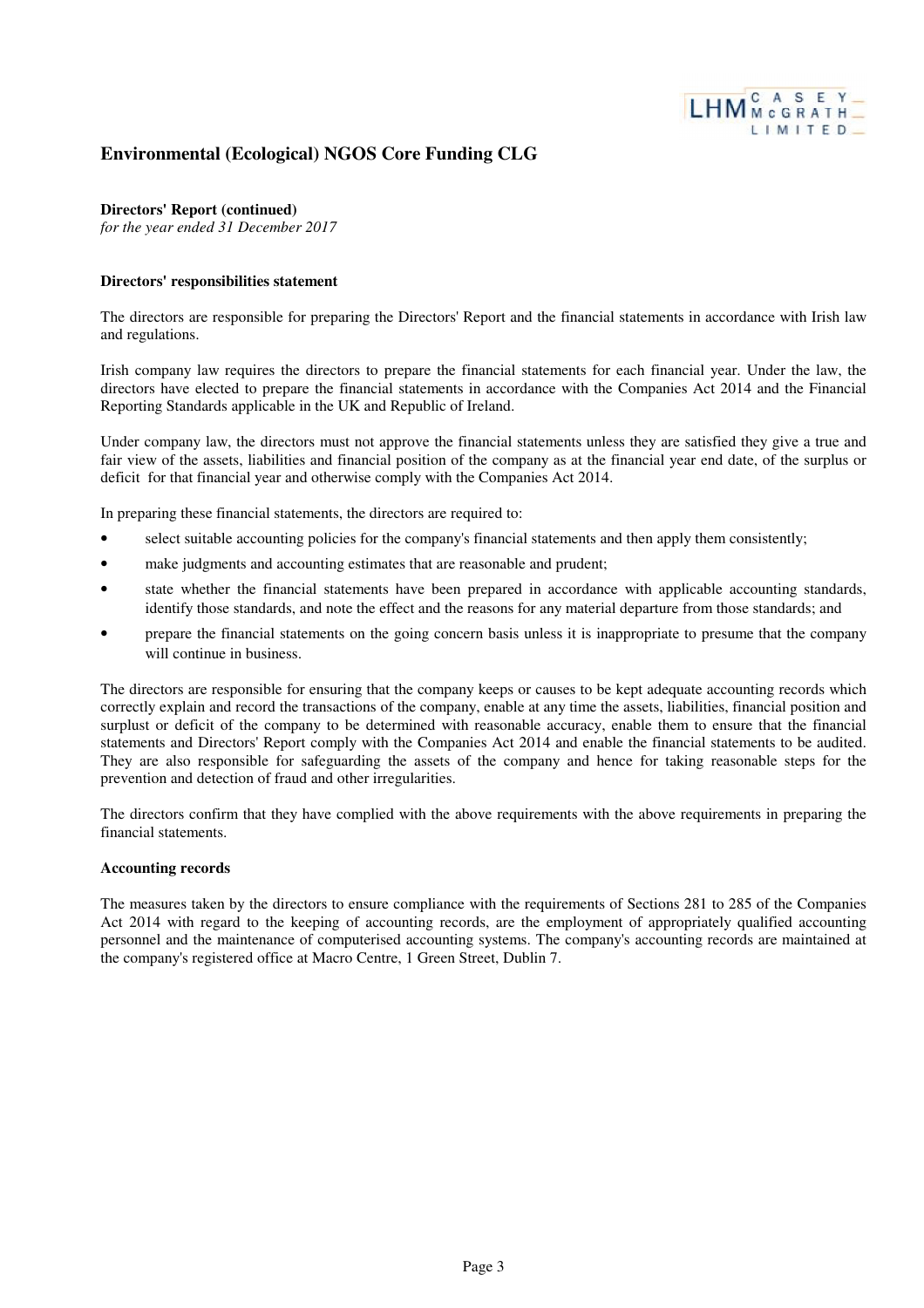

### **Directors' Report (continued)**

*for the year ended 31 December 2017*

### **Taxation Status**

Environmental (Ecological) NGOS Core Funding CLG is not a registered charity and therefore surplus income in respect of certain activities may, in certain circumstances, be liable to tax. In accordance with the Constitution of Environmental (Ecological) NGOS Core Funding CLG the organisation is not permitted to commit expenditure of funds in excess of pledged grants and in this regard the directors do not expect that this activity will give rise to a tax charge.

### **Designated reserves**

To mitigate against the effects of closure of the organisation's service activities caused by an unplanned cessation or delay in public funding, the company maintains a level of financial reserves in order to ensure that these activities can continue on an immediate to short term basis.

The reserves also enable the organisation the opportunity to secure replacement funding and to support service users in moving on to other local services, should this be deemed necessary.

The organisation accrues and maintains its restricted reserves at a level which is equivalent to 4 months operating costs, statutory grant funding obligations and statutory closure costs.

#### **Disclosure of information to auditors**

Each of the persons who are directors at the time when this Directors' Report is approved has confirmed that:

- so far as the director is aware, there is no relevant audit information of which the company's auditors are unaware, and
- the director has taken all the steps that ought to have been taken as a director in order to be aware of any relevant audit information and to establish that the company's auditors are aware of that information.

### **Auditors**

The auditors, LHM Casey McGrath, continue in office in accordance with section 383(2) of the Companies Act 2014.

This report was approved by the board on and signed on and signed on its behalf.

\_\_\_\_\_\_\_\_\_\_\_\_\_\_\_\_\_\_\_\_\_\_\_\_\_\_\_

**Charles Stanley-Smith** Director

**Duncan Stewart** Director

\_\_\_\_\_\_\_\_\_\_\_\_\_\_\_\_\_\_\_\_\_\_\_\_\_\_\_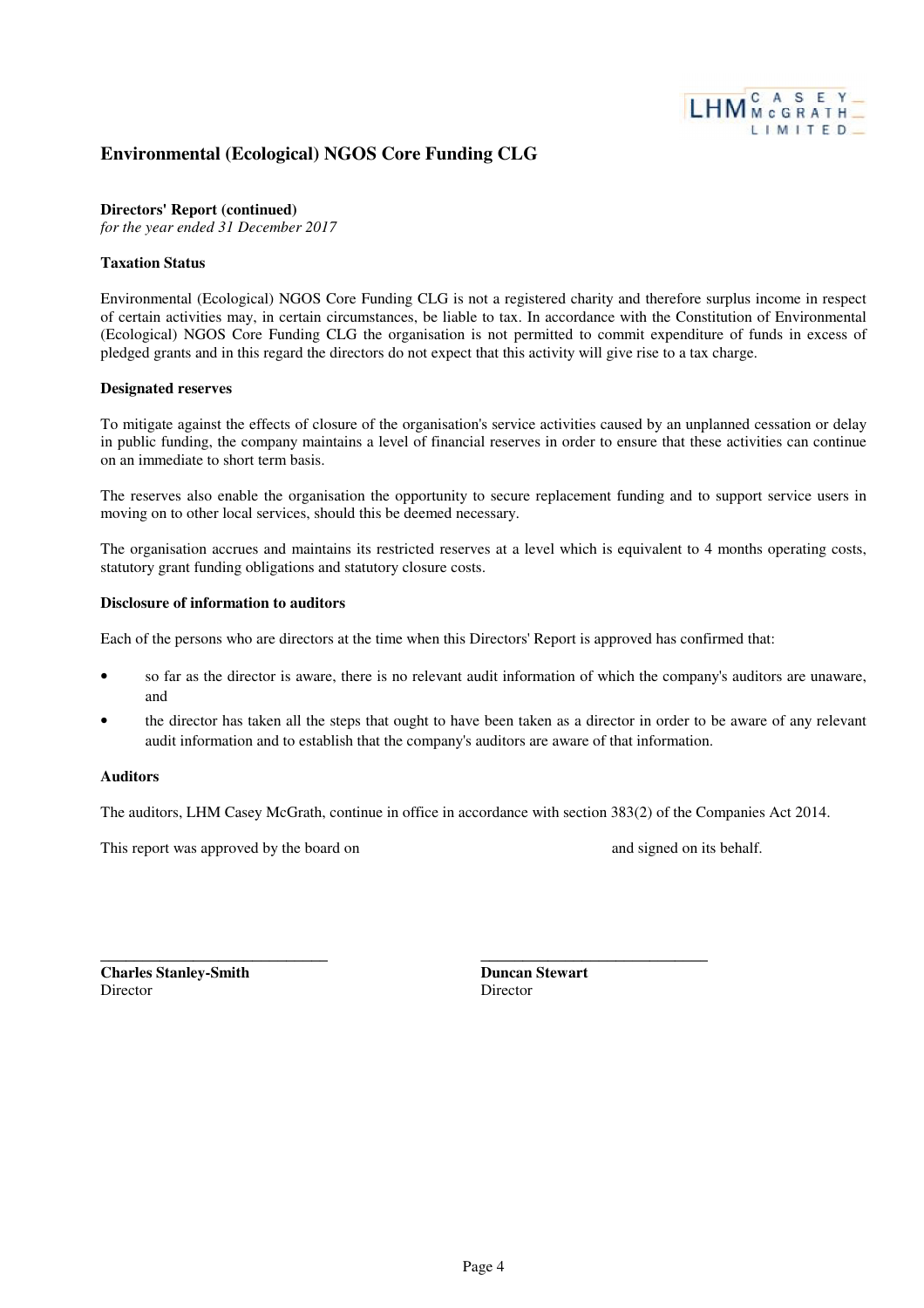

### **Independent Auditors' Report to the Members of Environmental (Ecological) NGOS Core Funding CLG**

### **Opinion**

We have audited the financial statements of Environmental (Ecological) NGOS Core Funding CLG (the 'company') for the year ended 31 December 2017, which comprise the Statement of Comprehensive Income, Statement of Financial Position, Statement of Cash Flows, Statement of Changes in Members Funds and the related notes. The financial reporting framework that has been applied in their preparation is Irish law and Financial Reporting Standards applicable in the UK and Republic of Ireland.

In our opinion the financial statements:

- give a true and fair view of the assets, liabilities and financial position of the Company's affairs as at 31 December 2017 and of its deficit for the year then ended;
- have been properly prepared in accordance with Financial Reporting Standards applicable in the UK and Republic of Ireland; and
- have been properly prepared in accordance with the requirements of the Companies Act 2014.

#### **Basis for opinion**

We conducted our audit in accordance with International Standards on Auditing (Ireland) ("ISAs (Ireland)") and applicable law. Our responsibilities under those standards are further described in the Auditors' responsibilities for the audit of the financial statements section of our report. We are independent of the company in accordance with the ethical requirements that are relevant to our audit of financial statements in Ireland, including the ethical standards issued by the Irish Auditing and Accounting Supervisory Authority ("IAASA"), and we have fulfilled our other ethical responsibilities in accordance with these requirements. We believe that the audit evidence we have obtained is sufficient and appropriate to provide a basis for our opinion.

#### **Conclusions relating to going concern**

We have nothing to report in respect of the following matters in relation to which ISAs (Ireland) require us to report to you where:

- the directors' use of the going concern basis of accounting in the preparation of the financial statements is not appropriate; or
- the directors have not disclosed in the financial statements any identified material uncertainties that may cast significant doubt about the company's ability to continue to adopt the going concern basis of accounting for a period of at least twelve months from the date when the financial statements are authorised for issue.

### **Other information**

The directors are responsible for the other information. The other information comprises the information included in the Annual Report, other than the financial statements and our Auditors' Report thereon. Our opinion on the financial statements does not cover the other information and, except to the extent otherwise explicitly stated in our report, we do not express any form of assurance conclusion thereon.

In connection with our audit of the financial statements, our responsibility is to read the other information and, in doing so, consider whether the other information is materially inconsistent with the financial statements or our knowledge obtained in the audit or otherwise appears to be materially misstated. If we identify such material inconsistencies or apparent material misstatements, we are required to determine whether there is a material misstatement in the financial statements or a material misstatement of the other information. If, based on the work we have performed, we conclude that there is a material misstatement of this other information, we are required to report that fact.

We have nothing to report in this regard.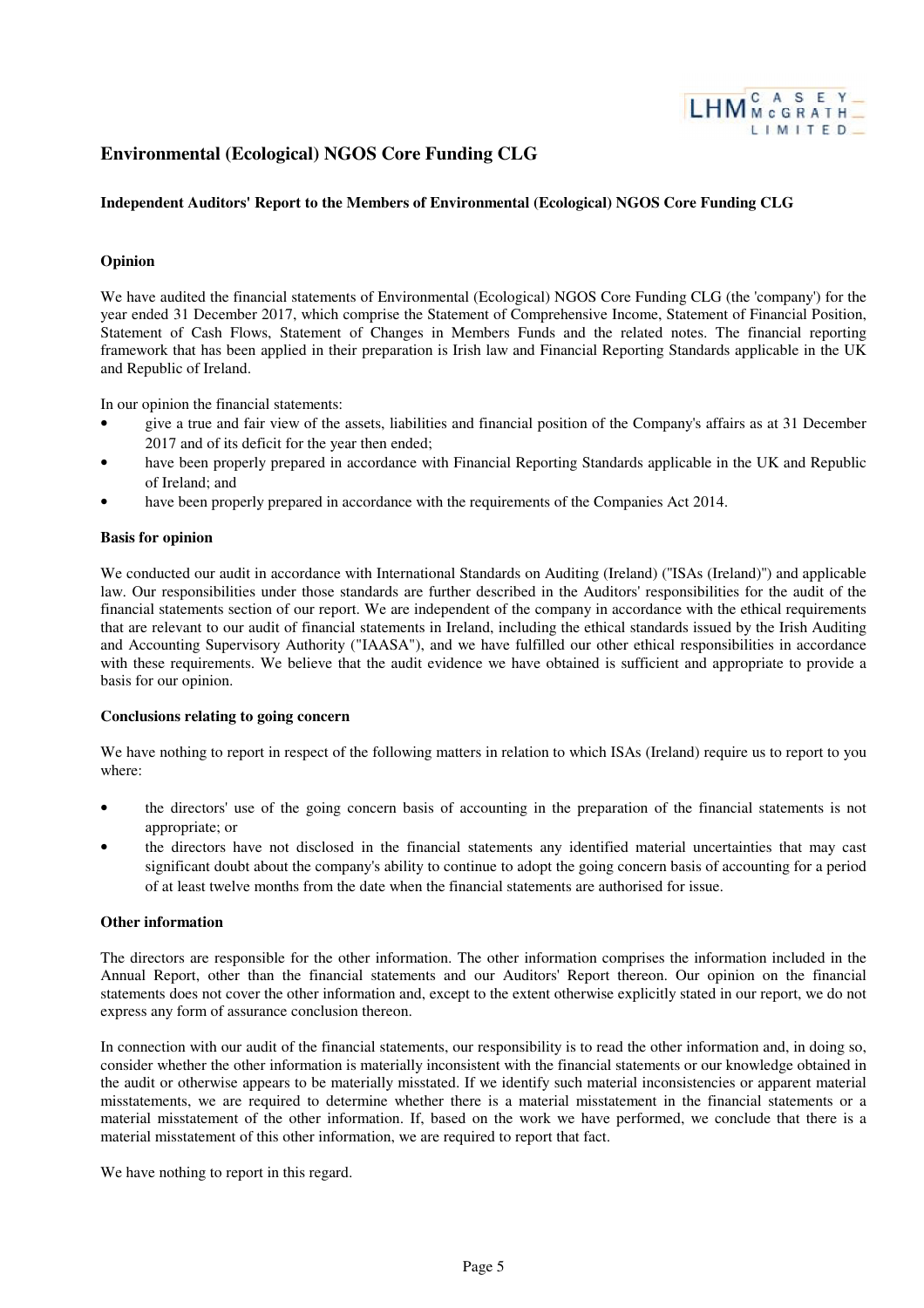

### **Independent Auditors' Report to the Members of Environmental (Ecological) NGOS Core Funding CLG (continued)**

#### **Opinion on other matters prescribed by the Companies Act 2014**

Based solely on the work undertaken in the course of the audit, we report that in our opinion:

- the information given in the Directors' Report is consistent with the financial statements;
- the Directors' Report has been prepared in accordance with applicable legal requirements;
- we have obtained all the information and explanations which we consider necessary for the purposes of our audit; and
- the accounting records of the company were sufficient to permit the financial statements to be readily and properly audited, and the financial statements are in agreement with the accounting records.

#### **Matters on which we are required to report by exception**

Based on the knowledge and understanding of the company and its environment obtained in the course of the audit, we have not identified material misstatements in the Directors' Report.

The Companies Act 2014 requires us to report to you if, in our opinion, the disclosures of directors' remuneration and transactions required by sections 305 to 312 of the Act are not made. We have nothing to report in this regard.

#### **Respective responsibilities**

Responsibilities of directors for the financial statements

As explained more fully in the Directors' Responsibilities Statement, the directors are responsible for the preparation of the financial statements and for being satisfied that they give a true and fair view, and for such internal control as the directors determine is necessary to enable the preparation of financial statements that are free from material misstatement, whether due to fraud or error.

In preparing the financial statements, the directors are responsible for assessing the company's ability to continue as a going concern, disclosing, as applicable, matters related to going concern and using the going concern basis of accounting unless the management either intends to liquidate the company or to cease operations, or has no realistic alternative but to do so.

#### Auditors responsibilities for the audit of the financial statements

Our objectives are to obtain reasonable assurance about whether the financial statements as a whole are free from material misstatement, whether due to fraud or error, and to issue an Auditors' Report that includes our opinion. Reasonable assurance is a high level of assurance, but is not a guarantee that an audit conducted in accordance with ISAs (Ireland) will always detect a material misstatement when it exists. Misstatements can arise from fraud or error and are considered material if, individually or in the aggregate, they could reasonably be expected to influence the economic decisions of users taken on the basis of these financial statements.

A further description of our responsibilities for the audit of the financial statements is located on the IAASA's website at: https://www.iaasa.ie/Publications/ISA-700-(Ireland). This description forms part of our Auditors' Report.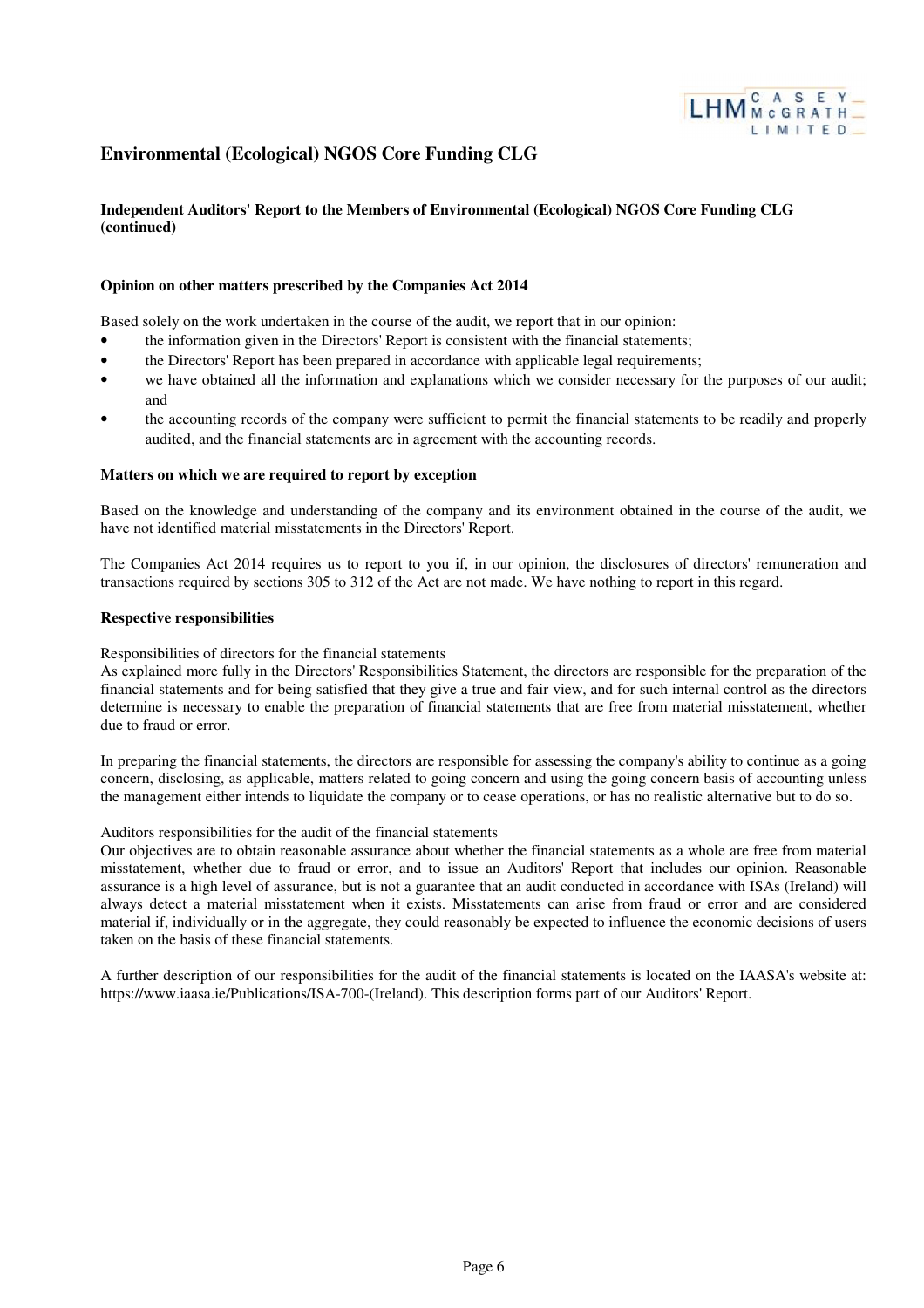

### **Independent Auditors' Report to the Members of Environmental (Ecological) NGOS Core Funding CLG (continued)**

#### **The purpose of the audit report and to whom we owe our responsibilities**

This report is made solely to the company's members, as a body, in accordance with Section 391 of the Companies Act 2014. Our audit work has been undertaken so that we might state to the company's members those matters we are required to state to them in an Auditors' Report and for no other purpose. To the fullest extent permitted by law, we do not accept or assume responsibility to anyone other than the company and the company's members, as a body, for our audit work, for this report, or for the opinions we have formed.

**Damien Kealy Statutory Auditor**

for and on behalf of **LHM Casey McGrath Limited**

Chartered Certified Accountants

Statutory Audit Firm Dublin 6 Date: Dublin 6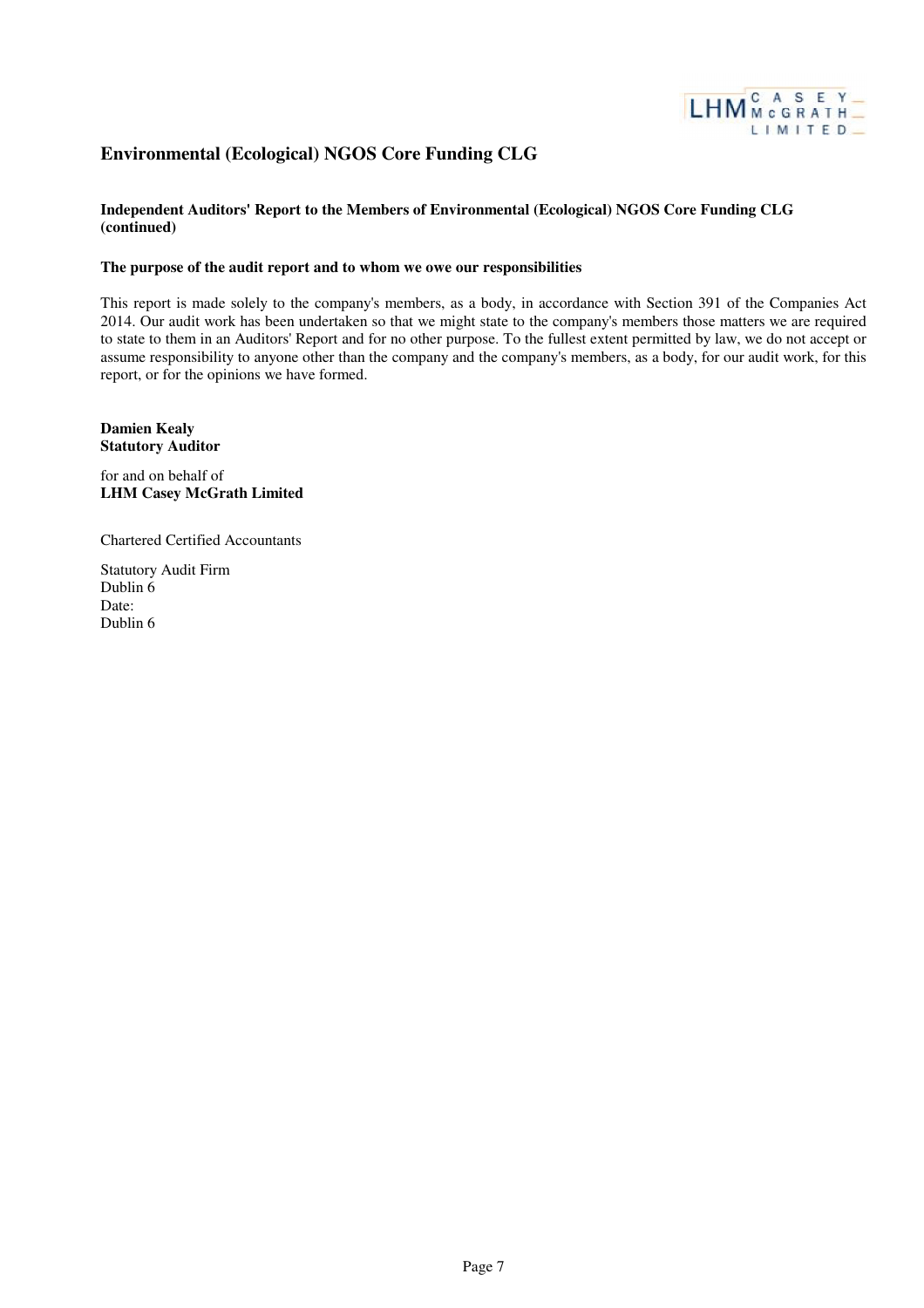

### **Statement of Comprehensive Income**

*for the year ended 31 December 2017*

|                                                            | <b>Note</b> | 2017<br>€  | 2016<br>€  |
|------------------------------------------------------------|-------------|------------|------------|
| Income                                                     | 3           | 923,166    | 859,704    |
| Disbursements and expenses                                 |             | (929, 946) | (845, 106) |
| <b>Operating deficit / (surplus)</b>                       | 6           | (6,780)    | 14,598     |
| Interest receivable and similar income                     | 9           |            | 2          |
| (Deficit) / surplus on ordinary activities before taxation |             | (6,780)    | 14,600     |
| Tax on ordinary activities                                 | 10          |            | 1          |
| (Deficit) / surplus for the financial year                 |             | (6,780)    | 14,601     |
| Total comprehensive income for the year                    |             | (6,780)    | 14,601     |

All amounts relate to continuing operations.

The financial statements were approved and authorised by the Board on

There were no recognised gains and losses for 2017 or 2016 other than those included in the statement of comprehensive income.

Signed on behalf of the board:

\_\_\_\_\_\_\_\_\_\_\_\_\_\_\_\_\_\_\_\_\_\_\_\_\_\_\_

**Charles Stanley-Smith**

**Duncan Stewart**

\_\_\_\_\_\_\_\_\_\_\_\_\_\_\_\_\_\_\_\_\_\_\_\_\_\_\_

Director Director Director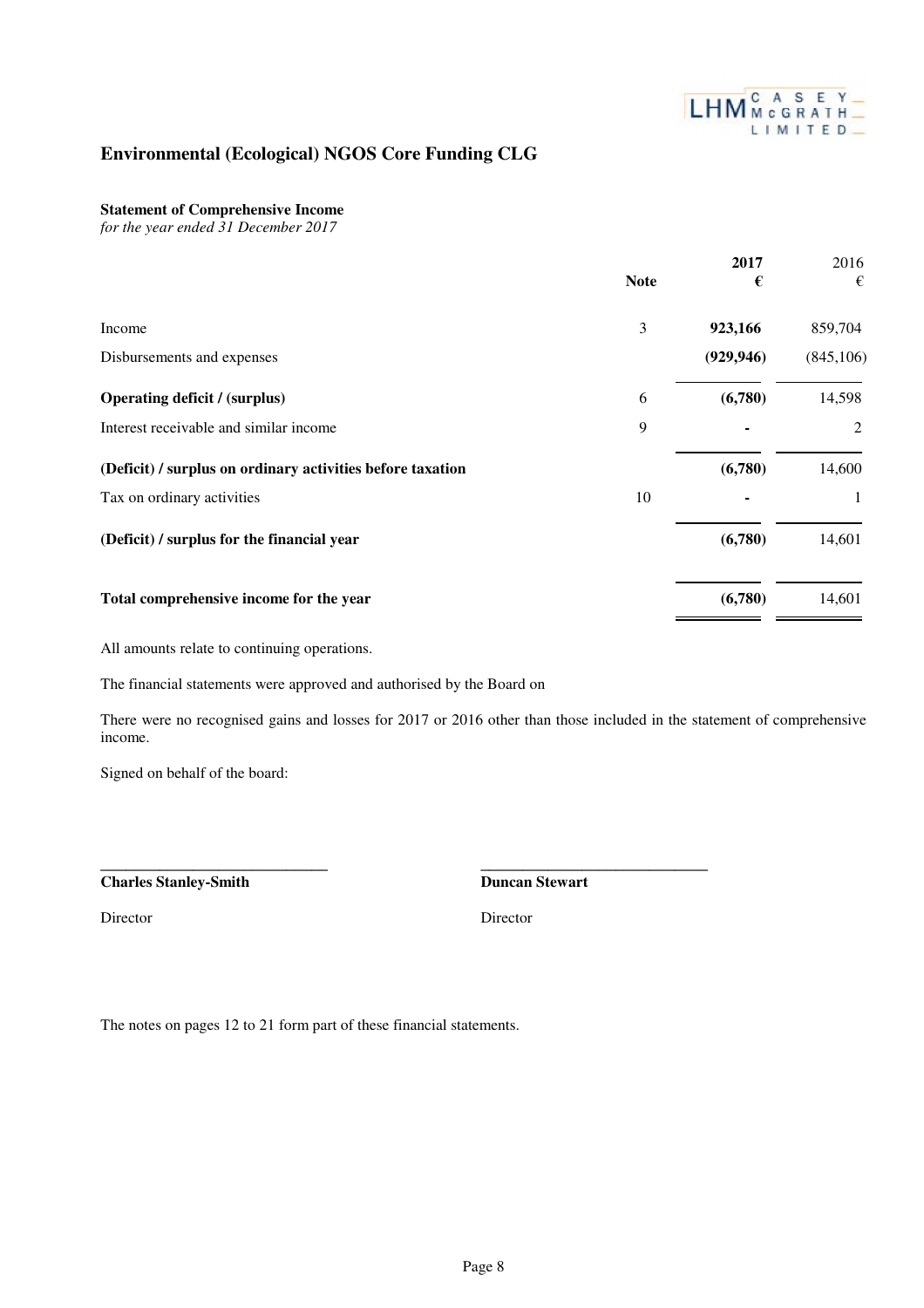

### **Statement of Financial Position**

*as at 31 December 2017*

|                                                |             |            | 2017    |            | 2016    |
|------------------------------------------------|-------------|------------|---------|------------|---------|
|                                                | <b>Note</b> |            | €       |            | €       |
| <b>Fixed assets</b>                            |             |            |         |            |         |
| Tangible assets                                | 11          |            | 4,486   |            | 4,212   |
|                                                |             |            | 4,486   |            | 4,212   |
| <b>Current assets</b>                          |             |            |         |            |         |
| Debtors: amounts falling due within one year   | 12          |            |         | 823        |         |
| Cash at bank and in hand                       | 13          | 459,717    |         | 367,054    |         |
|                                                |             | 459,717    |         | 367,877    |         |
| Creditors: amounts falling due within one year | 14          | (341, 540) |         | (242, 646) |         |
| Net current assets                             |             |            | 118,177 |            | 125,231 |
| Net assets                                     |             |            | 122,663 |            | 129,443 |
| Fund                                           |             |            |         |            |         |
| Contingency reserve - Restricted               |             |            | 75,000  |            | 75,000  |
| Accumulated funds - Unrestricted               |             |            | 47,663  |            | 54,443  |
| <b>Members' funds</b>                          |             |            | 122,663 |            | 129,443 |

These financial statements have been prepared in accordance with the small companies regime.

The financial statements were approved and authorised for issue by the board:

**Charles Stanley-Smith**

\_\_\_\_\_\_\_\_\_\_\_\_\_\_\_\_\_\_\_\_\_\_\_\_\_\_\_

**Duncan Stewart** Director

\_\_\_\_\_\_\_\_\_\_\_\_\_\_\_\_\_\_\_\_\_\_\_\_\_\_\_

Date: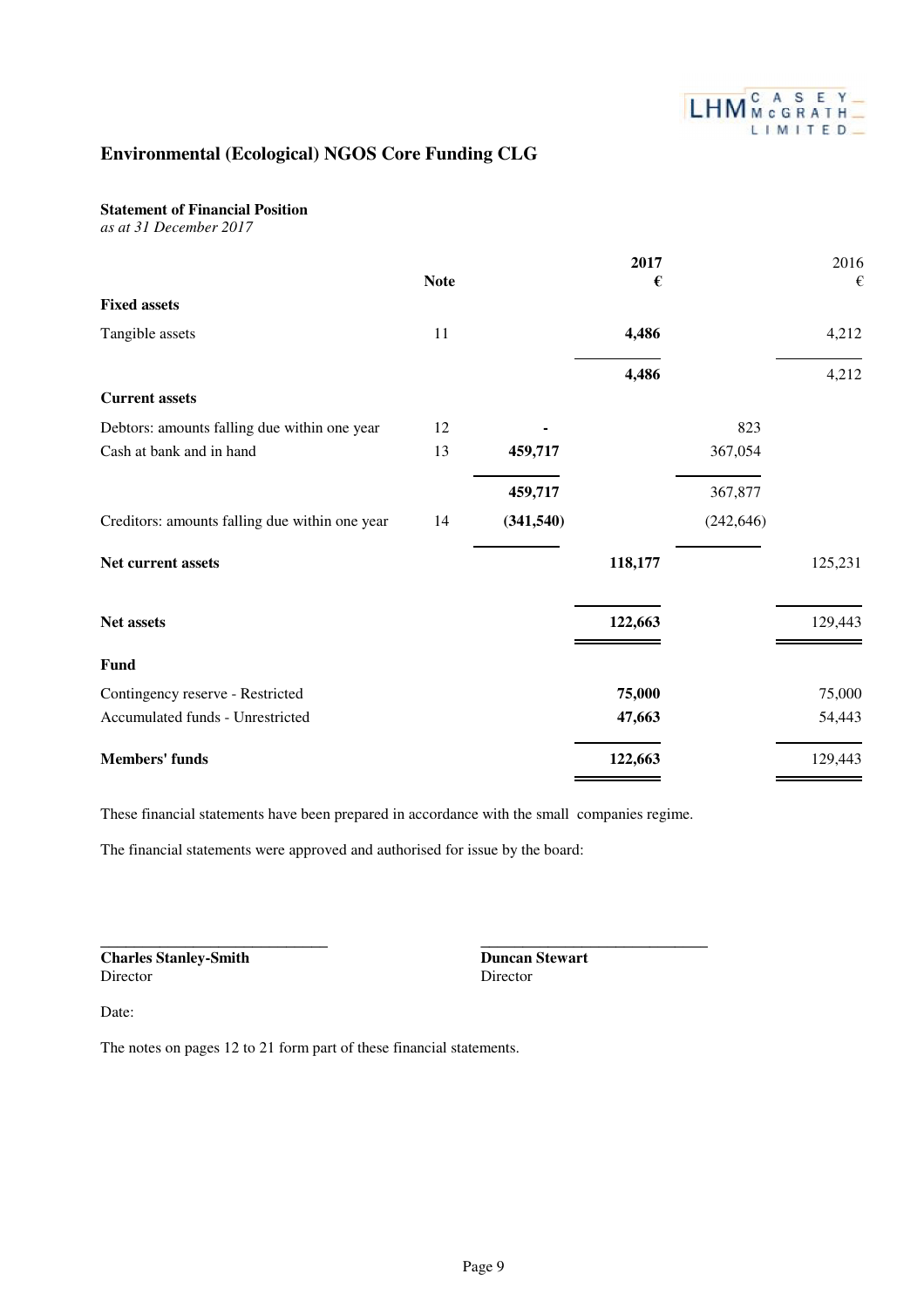

### **Statement of Changes in Members Funds**

*for the year ended 31 December 2017*

|                                         | Contingency<br>reserve -<br>restricted | <b>Unrestricted</b><br>funds | <b>Total funds</b> |
|-----------------------------------------|----------------------------------------|------------------------------|--------------------|
|                                         | €                                      | €                            | €                  |
| At 1 January 2017                       | 75,000                                 | 54,443                       | 129,443            |
| Comprehensive income for the year       |                                        |                              |                    |
| Deficit for the year                    | ۰                                      | (6,780)                      | (6,780)            |
| Total comprehensive income for the year | ٠                                      | (6,780)                      | (6,780)            |
| At 31 December 2017                     | 75,000                                 | 47,663                       | 122,663            |

### **Statement of Changes in Members Funds**

*for the year ended 31 December 2016*

|                                   | Contingency<br>reserve -<br>restricted | <b>Unrestricted</b><br>funds | <b>Total funds</b> |
|-----------------------------------|----------------------------------------|------------------------------|--------------------|
|                                   | €                                      | €                            | €                  |
| At 1 January 2016                 | 75,000                                 | 39,842                       | 114,842            |
| Comprehensive income for the year |                                        |                              |                    |
| Surplus for the year              | ٠                                      | 14,601                       | 14,601             |
| At 31 December 2016               | 75,000                                 | 54,443                       | 129,443            |
|                                   |                                        |                              |                    |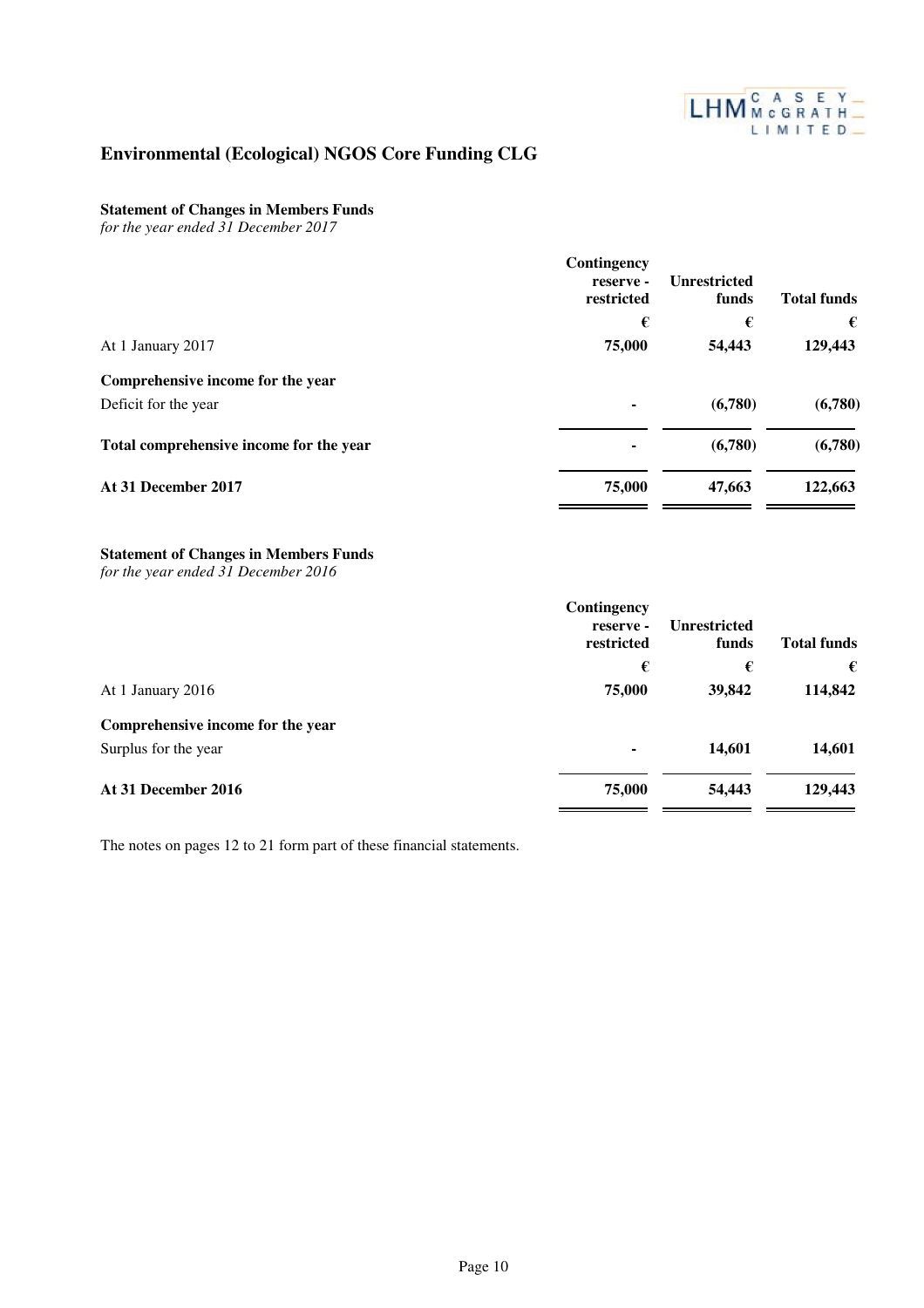

### **Statement of Cash Flows**

*for the year ended 31 December 2017*

| <b>Cash flows from operating activities</b><br>(Deficit) / surplus for the financial year<br>(6,780)<br>14,601<br><b>Adjustments for:</b><br>Depreciation of tangible assets<br>2,024<br>2,820<br>Interest received<br>(2)<br>Taxation charge<br>(1)<br>Movement in debtors<br>823<br>Movement in creditors<br>98,894<br>51,188<br>94,961<br>Net cash generated from operating activities<br>68,606<br><b>Cash flows from investing activities</b><br>Purchase of tangible fixed assets<br>(2, 298)<br>(5,217)<br>Interest received<br>2<br>Net cash used in investing activities<br>(2, 298)<br>(5,215)<br>Net increase in cash and cash equivalents<br>92,663<br>63,391<br>303,663<br>Cash and cash equivalents at beginning of year<br>367,054<br>459,717<br>Cash and cash equivalents at the end of year<br>367,054<br>Cash and cash equivalents at the end of year comprise:<br>Cash at bank and in hand<br>459,717<br>367,054<br>459,717<br>367,054 | 2017 | 2016 |
|-----------------------------------------------------------------------------------------------------------------------------------------------------------------------------------------------------------------------------------------------------------------------------------------------------------------------------------------------------------------------------------------------------------------------------------------------------------------------------------------------------------------------------------------------------------------------------------------------------------------------------------------------------------------------------------------------------------------------------------------------------------------------------------------------------------------------------------------------------------------------------------------------------------------------------------------------------------|------|------|
|                                                                                                                                                                                                                                                                                                                                                                                                                                                                                                                                                                                                                                                                                                                                                                                                                                                                                                                                                           | €    | €    |
|                                                                                                                                                                                                                                                                                                                                                                                                                                                                                                                                                                                                                                                                                                                                                                                                                                                                                                                                                           |      |      |
|                                                                                                                                                                                                                                                                                                                                                                                                                                                                                                                                                                                                                                                                                                                                                                                                                                                                                                                                                           |      |      |
|                                                                                                                                                                                                                                                                                                                                                                                                                                                                                                                                                                                                                                                                                                                                                                                                                                                                                                                                                           |      |      |
|                                                                                                                                                                                                                                                                                                                                                                                                                                                                                                                                                                                                                                                                                                                                                                                                                                                                                                                                                           |      |      |
|                                                                                                                                                                                                                                                                                                                                                                                                                                                                                                                                                                                                                                                                                                                                                                                                                                                                                                                                                           |      |      |
|                                                                                                                                                                                                                                                                                                                                                                                                                                                                                                                                                                                                                                                                                                                                                                                                                                                                                                                                                           |      |      |
|                                                                                                                                                                                                                                                                                                                                                                                                                                                                                                                                                                                                                                                                                                                                                                                                                                                                                                                                                           |      |      |
|                                                                                                                                                                                                                                                                                                                                                                                                                                                                                                                                                                                                                                                                                                                                                                                                                                                                                                                                                           |      |      |
|                                                                                                                                                                                                                                                                                                                                                                                                                                                                                                                                                                                                                                                                                                                                                                                                                                                                                                                                                           |      |      |
|                                                                                                                                                                                                                                                                                                                                                                                                                                                                                                                                                                                                                                                                                                                                                                                                                                                                                                                                                           |      |      |
|                                                                                                                                                                                                                                                                                                                                                                                                                                                                                                                                                                                                                                                                                                                                                                                                                                                                                                                                                           |      |      |
|                                                                                                                                                                                                                                                                                                                                                                                                                                                                                                                                                                                                                                                                                                                                                                                                                                                                                                                                                           |      |      |
|                                                                                                                                                                                                                                                                                                                                                                                                                                                                                                                                                                                                                                                                                                                                                                                                                                                                                                                                                           |      |      |
|                                                                                                                                                                                                                                                                                                                                                                                                                                                                                                                                                                                                                                                                                                                                                                                                                                                                                                                                                           |      |      |
|                                                                                                                                                                                                                                                                                                                                                                                                                                                                                                                                                                                                                                                                                                                                                                                                                                                                                                                                                           |      |      |
|                                                                                                                                                                                                                                                                                                                                                                                                                                                                                                                                                                                                                                                                                                                                                                                                                                                                                                                                                           |      |      |
|                                                                                                                                                                                                                                                                                                                                                                                                                                                                                                                                                                                                                                                                                                                                                                                                                                                                                                                                                           |      |      |
|                                                                                                                                                                                                                                                                                                                                                                                                                                                                                                                                                                                                                                                                                                                                                                                                                                                                                                                                                           |      |      |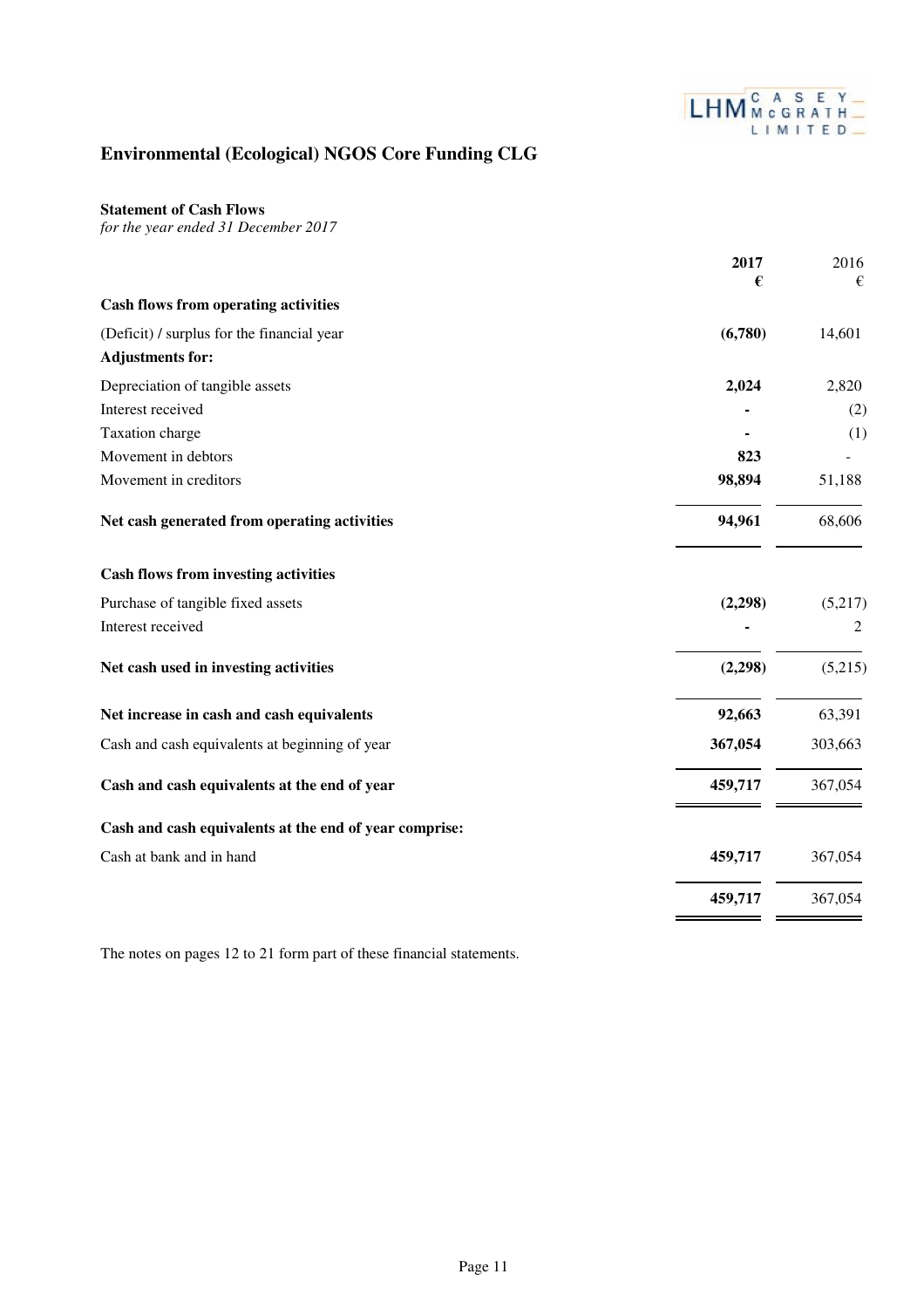

#### **Notes to the Financial Statements**

*for the year ended 31 December 2017*

#### **1. Accounting policies**

The following accounting policies have been applied consistently in dealing with items which are considered material in relation to the company's financia statements.

### **1.1 Basis of preparation of financial statements**

The financial statements have been prepared under the historical cost convention, in accordance with the financial reporting standards of the Financial Reporting Council and Irish statute comprising the Companies Act 2014.

#### **1.2 Tangible fixed assets**

Tangible fixed assets under the cost model are stated at historical cost less accumulated depreciation and any accumulated impairment losses. Historical cost includes expenditure that is directly attributable to bringing the asset to the location and condition necessary for it to be capable of operating in the manner intended by management.

Depreciation is charged so as to allocate the cost of assets less their residual value over their estimated useful lives, using the straight-line method.

Depreciation is provided on the following basis:

| Fixtures and fittings |  | 33% Straight line |
|-----------------------|--|-------------------|
| Office equipment      |  | 33% Straight line |

The assets' residual values, useful lives and depreciation methods are reviewed, and adjusted prospectively if appropriate, or if there is an indication of a significant change since the last reporting date.

Gains and losses on disposals are determined by comparing the proceeds with the carrying amount and are recognised in the Statement of Comprehensive Income.

#### **1.3 Taxation**

Environmental (Ecological) NGOS Core Funding CLG is not a registered charity and therefore surplus income in respect of certain activities may, in certain circumstances, be liable to tax. In accordance with the Constitution of Environmental (Ecological) NGOS Core Funding CLG the organisation is not permitted to commit expenditure of funds in excess of pledged grants and in this regard the directors do not expect that this activity will give rise to a tax charge.

#### **1.4 Income**

Income represents grants recognised of €858,482 from the Department of Communications, Climate Action and Environment and other government departments, €38,499 from European NGO's, €21,025 from DEAR Project, and other grants to the value of  $\epsilon$ 5,160. Income represents the total of sales invoices issued to customers in regard to services income, donations and fundraising proceeds in the year and funded programme income and grant income released to the income and expenditure account during the year. Programme income is recorded in or deferred to the period in which related expenditure is charged.

#### **1.5 Debtors**

Short term debtors are measured at transaction price, less any impairment. Loans receivable are measured initially at fair value, net of transaction costs, and are measured subsequently at amortised cost using the effective interest method, less any impairment.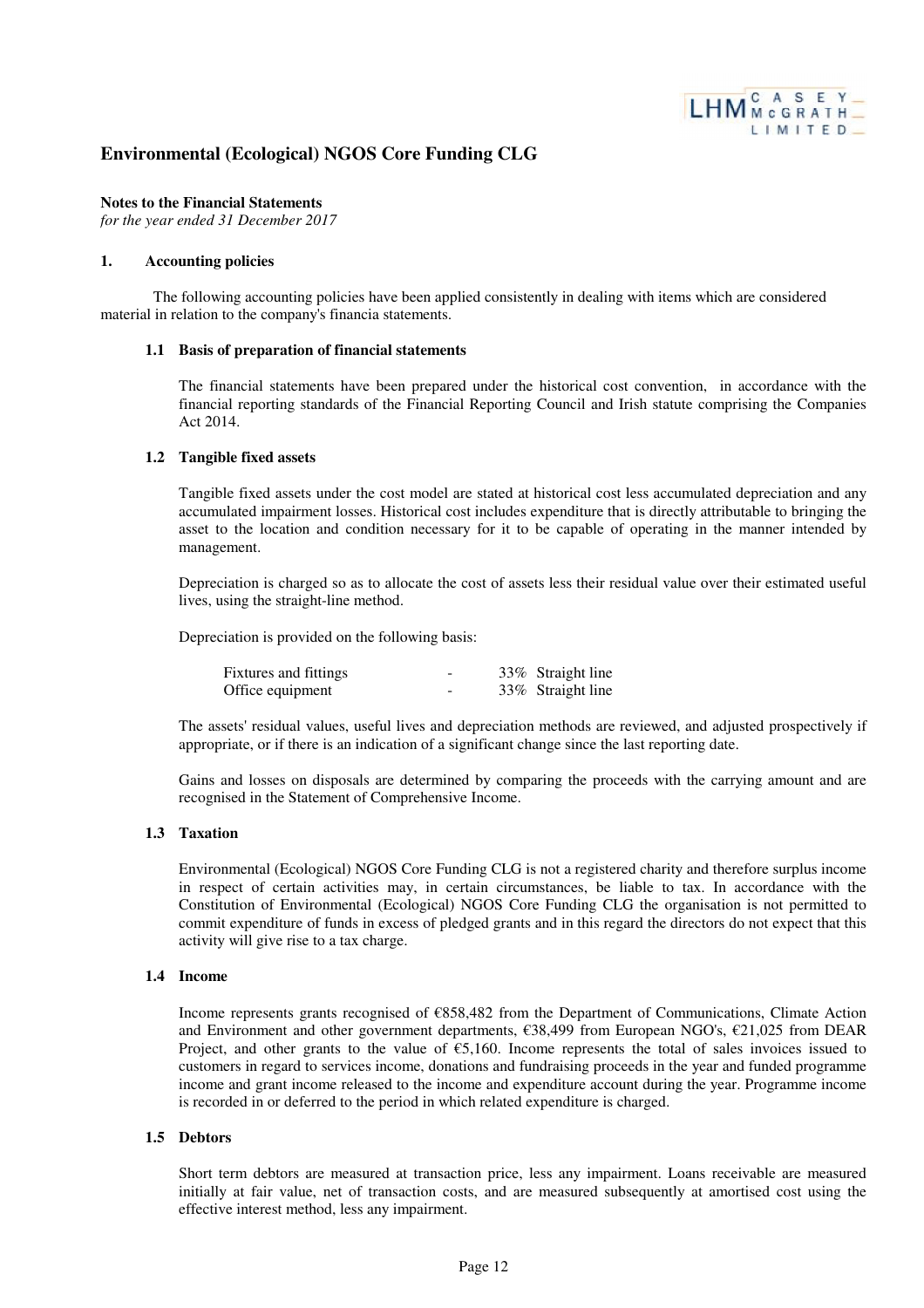

**Notes to the Financial Statements** *for the year ended 31 December 2017*

#### **1. Accounting policies (continued)**

#### **1.6 Cash and cash equivalents**

Cash is represented by cash in hand and deposits with financial institutions repayable without penalty on notice of not more than 24 hours. Cash equivalents are highly liquid investments that mature in no more than three months from the date of acquisition and that are readily convertible to known amounts of cash with insignificant risk of change in value.

In the Statement of Cash Flows, cash and cash equivalents are shown net of bank overdrafts that are repayable on demand and form an integral part of the company's cash management.

#### **1.7 Financial instruments**

The company only enters into basic financial instrument transactions that result in the recognition of financial assets and liabilities like trade and other debtors and creditors, loans from banks and other third parties, loans to related parties and investments in ordinary shares.

Debt instruments (other than those wholly repayable or receivable within one year), including loans and other accounts receivable and payable, are initially measured at present value of the future cash flows and subsequently at amortised cost using the effective interest method. Debt instruments that are payable or receivable within one year, typically trade debtors and creditors, are measured, initially and subsequently, at the undiscounted amount of the cash or other consideration expected to be paid or received. However, if the arrangements of a short-term instrument constitute a financing transaction, like the payment of a trade debt deferred beyond normal business terms or in case of an out-right short-term loan that is not at market rate, the financial asset or liability is measured, initially at the present value of future cash flows discounted at a market rate of interest for a similar debt instrument and subsequently at amortised cost.

Financial assets that are measured at cost and amortised cost are assessed at the end of each reporting period for objective evidence of impairment. If objective evidence of impairment is found, an impairment loss is recognised in the Statement of Comprehensive Income.

For financial assets measured at amortised cost, the impairment loss is measured as the difference between an asset's carrying amount and the present value of estimated cash flows discounted at the asset's original effective interest rate. If a financial asset has a variable interest rate, the discount rate for measuring any impairment loss is the current effective interest rate determined under the contract.

For financial assets measured at cost less impairment, the impairment loss is measured as the difference between an asset's carrying amount and best estimate of the recoverable amount, which is an approximation of the amount that the company would receive for the asset if it were to be sold at the reporting date.

Financial assets and liabilities are offset and the net amount reported in the Statement of Financial Position when there is an enforceable right to set off the recognised amounts and there is an intention to settle on a net basis or to realise the asset and settle the liability simultaneously.

### **1.8 Foreign currencies**

Transactions in foreign currencies are recorded at the rate ruling at the date of the transactions or at a contracted rate. The resulting monetary assets and liabilities, are translated at the Statement of Financial Position rate or the contracted rate and the exchange differences are dealt with in the Statement of Comprehensive Income.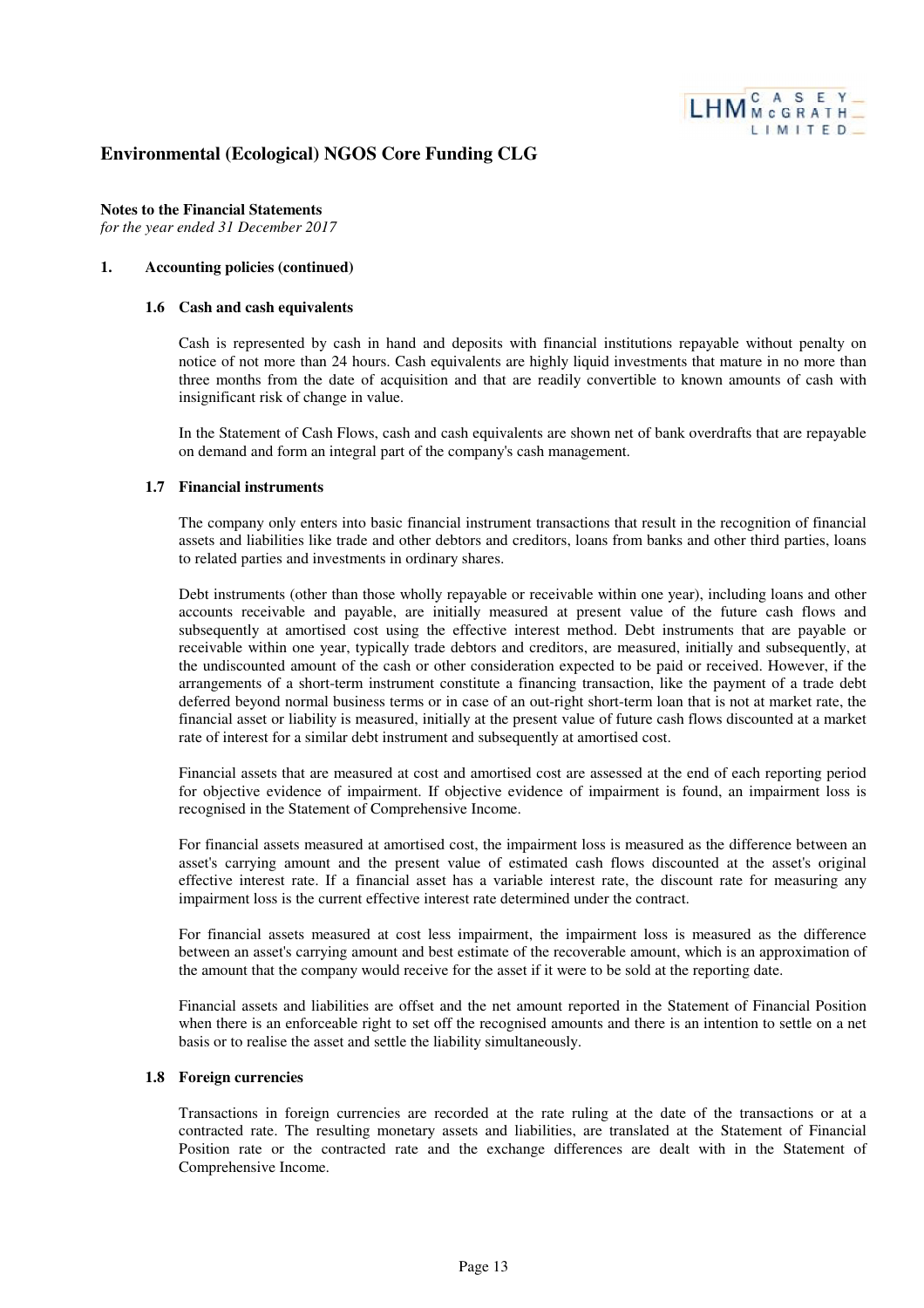

**Notes to the Financial Statements** *for the year ended 31 December 2017*

#### **1. Accounting policies (continued)**

#### **1.9 Creditors**

Short term creditors are measured at the transaction price. Other financial liabilities, including bank loans, are measured initially at fair value, net of transaction costs, and are measured subsequently at amortised cost using the effective interest method.

#### **1.10 Retirement benefits**

The company operates a defined contribution plan for its employees. A defined contribution plan is a retirement benefit plan under which the company pays fixed contributions into a separate entity. Once the contributions have been paid the company has no further payment obligations.

The contributions are recognised as an expense in the Statement of Comprehensive Income when they fall due. Amounts not paid are shown in accruals as a liability in the Statement of Financial Position. The assets of the plan are held separately from the company in independently administered funds.

#### **1.11 Contingency reserve**

To mitigate against the effects of closure of the organisation's service activities caused by an unplanned cessation or delay in public funding, the company maintains a level of financial reserves in order to ensure that these activities can continue on an immediate to short term basis.

The reserves also enable the organisation the opportunity to secure replacement funding and to support service users in moving on to other local services, should this be deemed necessary.

The organisation accrues and maintains its designated reserves at a level which is equivalent to 4 months operating costs, statutory grant funding obligations and statutory closure costs.

#### **1.12 Holiday pay accrual**

A liability is recognised to the extent of any unused holiday pay entitlement which is accrued at the Statement of Financial Position date and carried forward to future periods. This is measured at the undiscounted salary cost of the future holiday entitlement so accrued at the Statement of Financial Position date.

#### **1.13 Interest income**

Interest income is recognised in the Statement of Comprehensive Income using the effective interest method.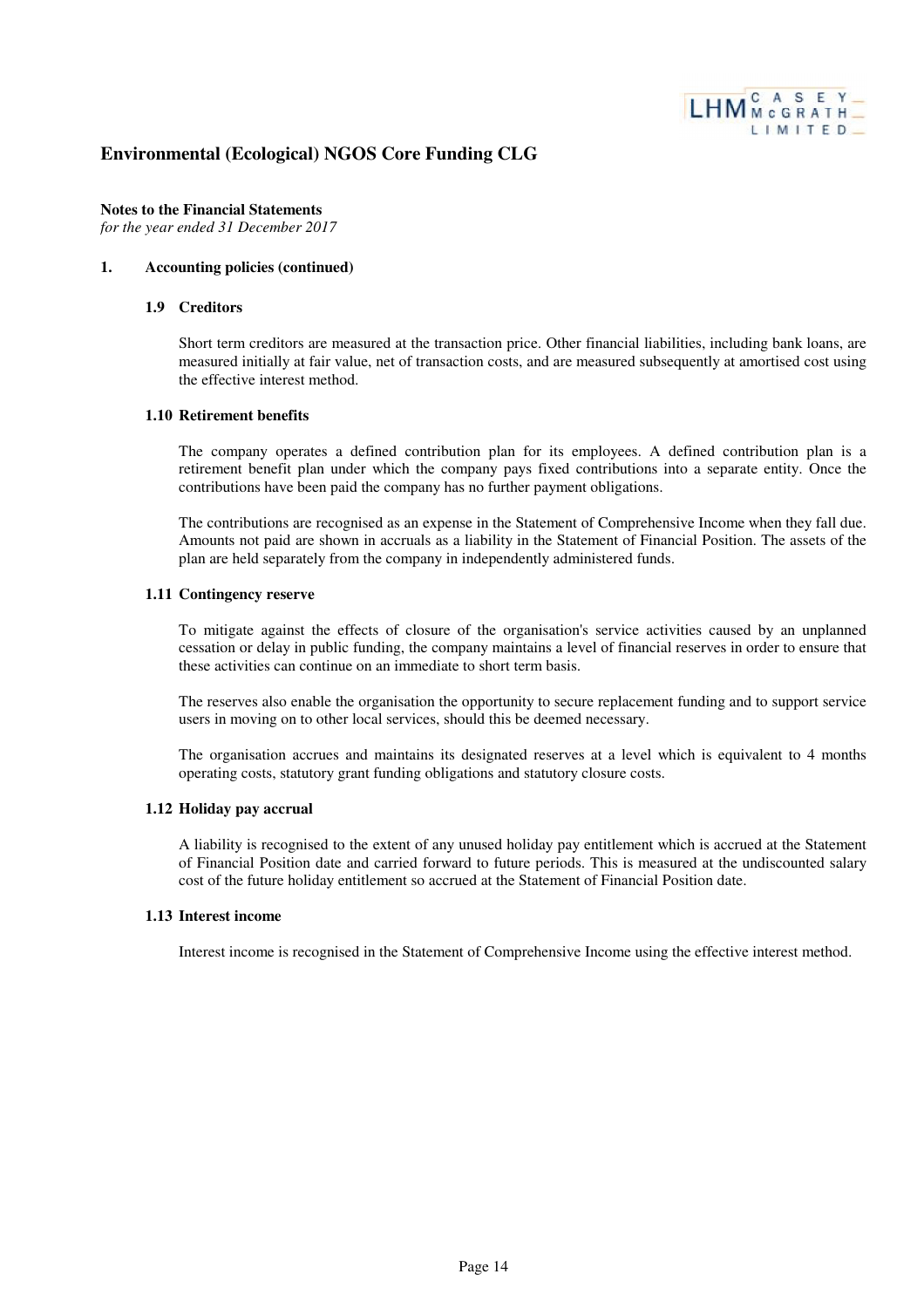

### **Notes to the Financial Statements**

*for the year ended 31 December 2017*

#### **2. Going Concern**

The Financial Statements have been prepared on the going concern basis, which assumes that Environmental (Ecological) NGOS Core Funding CLG will continue in operational existence for the forseeable future.

The validity of this assumption depends on the following:

The Board of Management is actively managing the current uncertainties in relation to future funding and have put in place a risk management procedure. The funding from the Department of the Environment, Climate Action and Environment is secured for 2018, and is expected to be secured for 2019 in the coming months.

The Financial Statements do not include any adjustments that would result if the required funding is not achieved. Whilst taking into consideration the uncertainties described above, the directors believe that it is appropriate for the Financial Statements to be prepared on a going concern basis.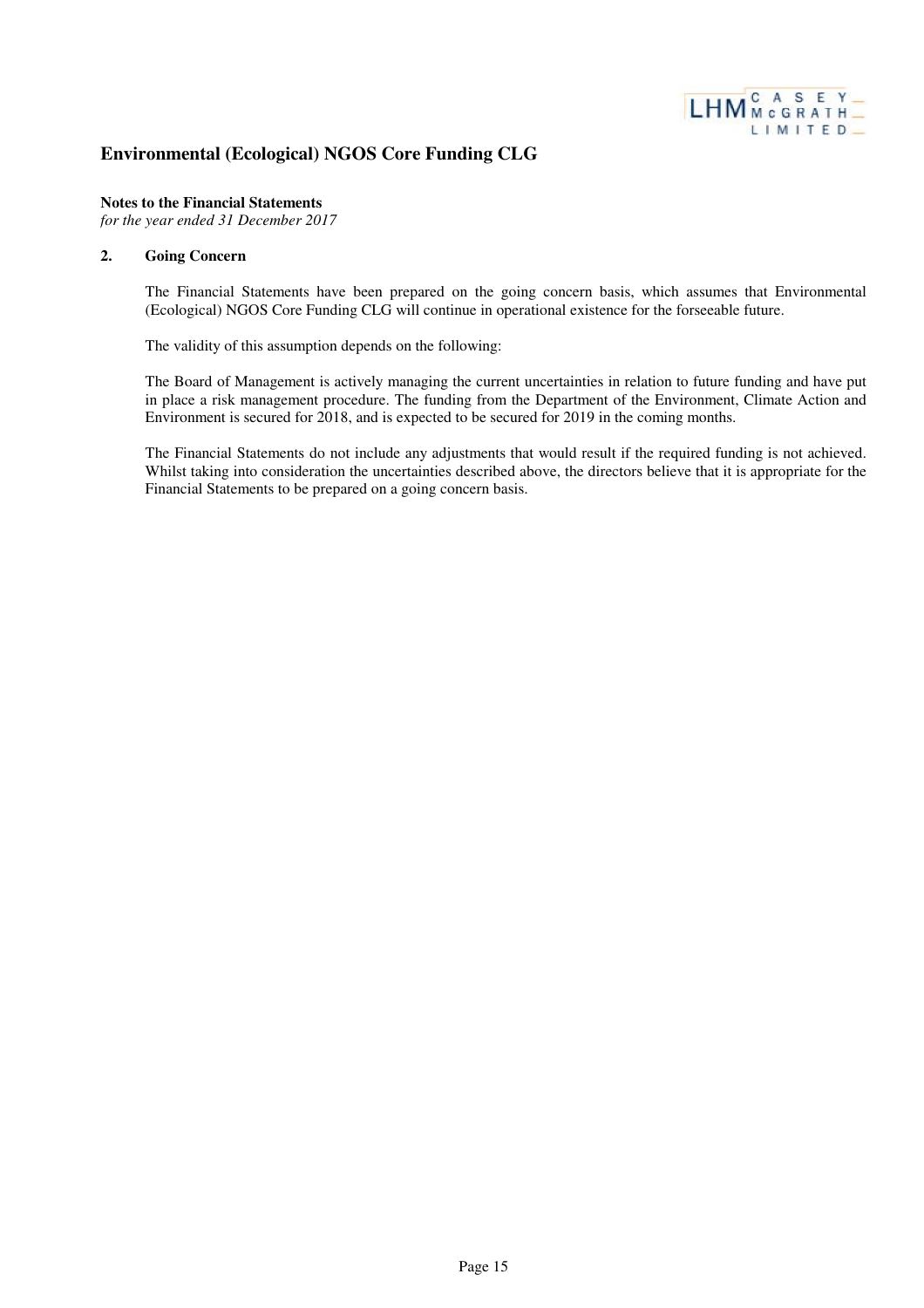

**923,166** 859,704

# **Environmental (Ecological) NGOS Core Funding CLG**

### **Notes to the Financial Statements**

*for the year ended 31 December 2017*

### **3. Income**

An analysis of income by class of activity is as follows:

|                                               | 2017      | 2016      |
|-----------------------------------------------|-----------|-----------|
|                                               | €         | €         |
| <b>Irish Government Income</b>                | 858,482   | 818,023   |
| <b>National Parks</b>                         |           | 25,000    |
| European NGO                                  | 38,499    | 10,625    |
| The Wheel EU Project                          | 5,160     | 6,056     |
| <b>DEAR Project Grant</b>                     | 21,025    |           |
|                                               | 923,166   | 859,704   |
| Analysis of income by country of destination: |           |           |
|                                               | 2017<br>€ | 2016<br>€ |
| Republic of Ireland                           | 863,642   | 849,079   |
| Rest of Europe                                | 59,524    | 10,625    |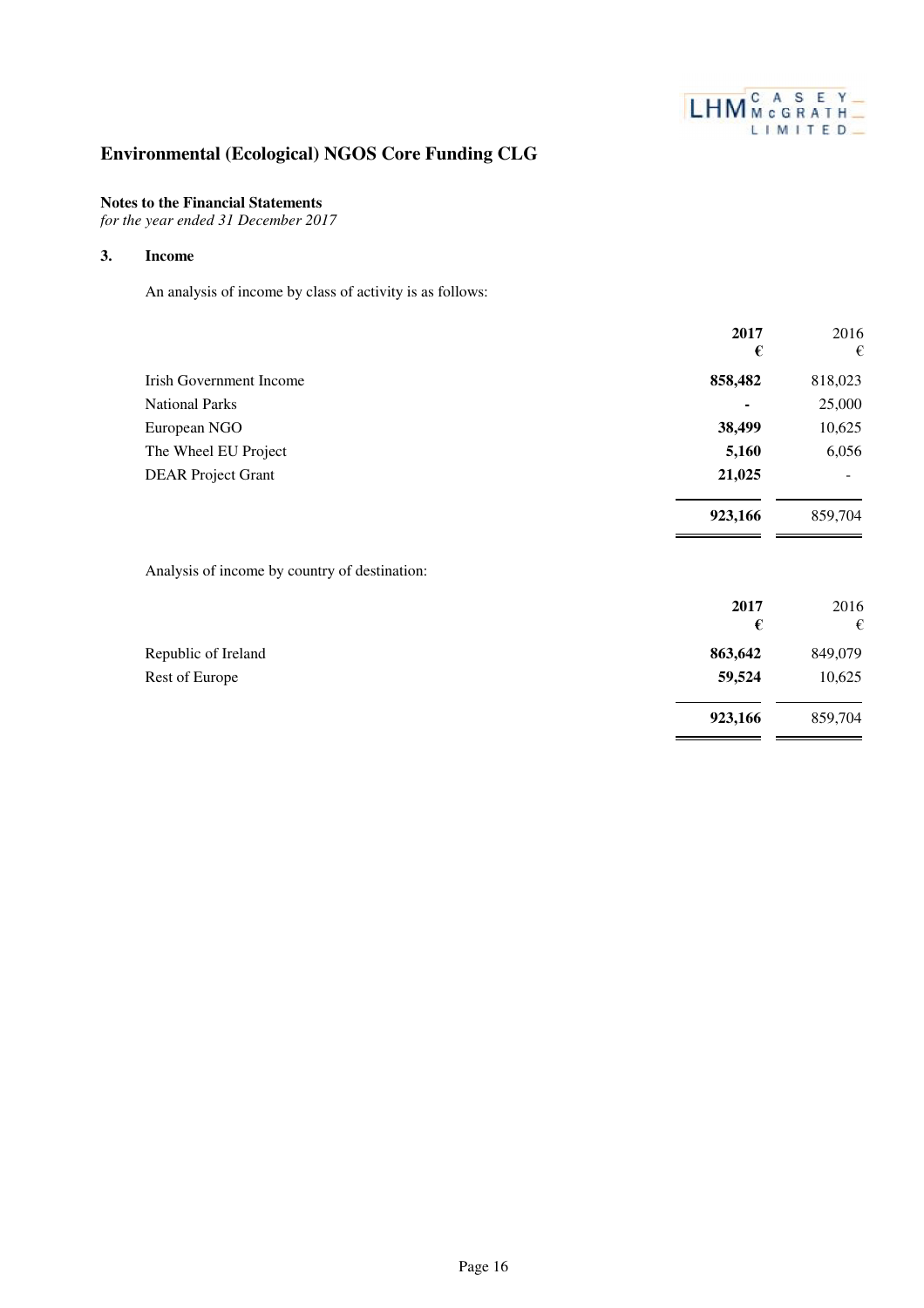

### **Notes to the Financial Statements**

*for the year ended 31 December 2017*

### **4. Grants awarded**

|                                                                       | <b>Deferred</b><br>income at 1<br>Jan <sup>17</sup> | <b>Received in</b><br>vear | <b>Recognised</b><br>in year | Deferred at<br><b>Dec'17</b> |
|-----------------------------------------------------------------------|-----------------------------------------------------|----------------------------|------------------------------|------------------------------|
|                                                                       | €                                                   | €                          | €                            | €                            |
| Department of Communications, Climate Action and<br>Environment       | 203,743                                             | 860,000                    | 858,482                      | 205,261                      |
| Department of Housing                                                 |                                                     | 20,000                     |                              | 20,000                       |
| <b>Environmental Protection Agency</b>                                |                                                     | 22,010                     |                              | 22,010                       |
| European NGO's                                                        | 6.962                                               | 31,598                     | 38.499                       | 61                           |
| The Wheel EU Project                                                  |                                                     | 5.160                      | 5.160                        | $\theta$                     |
| Development Education and Awareness Raising<br>("DEAR") Project Grant |                                                     | 64.494                     | 21,025                       | 43,469                       |
|                                                                       | 210,705                                             | 1,003,262                  | 923,166                      | 290,801                      |

### **5. Grant Income**

| <b>Grantor</b>                                                         | Grant                         | <b>Purpose of Grant</b>                                                                            | €         |
|------------------------------------------------------------------------|-------------------------------|----------------------------------------------------------------------------------------------------|-----------|
| Department of Communications,                                          | Core funding                  | Core funding issued to member                                                                      | 415,000   |
| <b>Climate Action and Environment</b>                                  |                               | approval<br>of<br>groups<br>upon<br>application forms submitted.                                   |           |
| Department of Communications,                                          | <b>Environmental Pillar</b>   | To assist with costs associated                                                                    | 150,000   |
| <b>Climate Action and Environment</b>                                  |                               | with Environmental Pillar                                                                          |           |
| Department of Communications,                                          | <b>IEN</b> Secretariat        | For costs of running IEN Office,                                                                   | 110,000   |
| <b>Climate Action and Environment</b>                                  |                               | Secretariat and staff wages.                                                                       |           |
| Department of Communications,                                          | Environmental                 | Law To assist with costs associated                                                                | 90,000    |
| <b>Climate Action and Environment</b>                                  | <b>Implementation Group</b>   | with ELIG                                                                                          |           |
| Department of Communications,<br><b>Climate Action and Environment</b> | <b>IEN</b> costs              | To assist with other costs such<br>as admin, research and training.                                | 70,000    |
| Department of Communications,                                          | <b>IEN</b><br>Fundraising For | training<br>and<br>capacity                                                                        | 16,000    |
| <b>Climate Action and Environment</b>                                  | Capacity Building             | building of member groups.                                                                         |           |
| Department of Communications,                                          |                               | Co-funding for DEAR Support for the DEAR project                                                   | 9,000     |
| Climate Action and Environment                                         | programme on SDGs             |                                                                                                    |           |
| E.U. Dev. Co.                                                          | <b>DEAR Project Grant</b>     | Funding from EU (DG DEVCO)                                                                         | 64,494    |
|                                                                        |                               | for DEAR project.                                                                                  |           |
| EU NGO Transport and                                                   | Grant                         | Reserach and Advocacy<br>on                                                                        | 31,598    |
| Environment                                                            |                               | <b>Transport and Biofuels</b>                                                                      |           |
| Environmental<br><b>Protection Grant</b><br>Agency                     |                               | Development<br>and<br>piloting<br>wellbeing vision statements in<br>PPN <sub>s</sub> .             | 22,010    |
| Department of Housing                                                  | Grant                         | Funding for development of<br>environmental sector of PPNs                                         | 20,000    |
| The Wheel EU Project                                                   |                               | EU information project To assist with costs associated<br>with the EU Information Project<br>2016. | 5,160     |
| Total income received during the                                       |                               |                                                                                                    | 1,003,262 |
| year                                                                   |                               |                                                                                                    |           |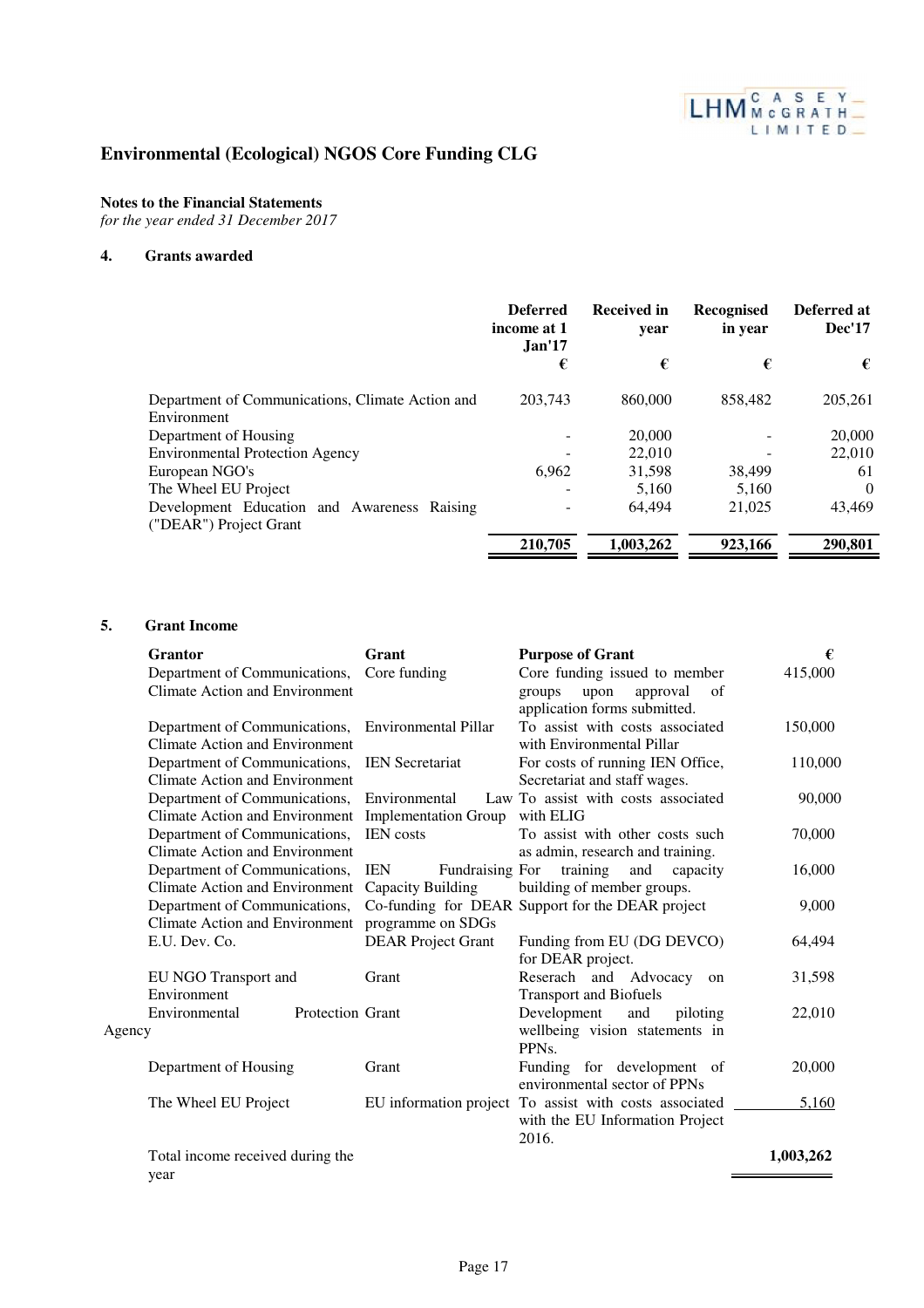

### **Notes to the Financial Statements**

*for the year ended 31 December 2017*

### **6. Deficit on ordinary activities before taxation**

The operating (deficit) / surplus is stated after charging:

|                                       | 2017  | 2016  |
|---------------------------------------|-------|-------|
|                                       | €     |       |
| Depreciation of tangible fixed assets | 2.024 | 2,820 |
| Auditors remuneration                 | 6.150 | 4.625 |
| Defined contribution pension cost     | 3.217 | 3.120 |
|                                       |       |       |

### **7. Staff costs**

Staff costs were as follows:

|                                     | 2017<br>€ | 2016<br>€ |
|-------------------------------------|-----------|-----------|
| Wages and salaries                  | 229,191   | 181,238   |
| Social insurance costs              | 24,058    | 21,058    |
| Cost of defined contribution scheme | 8,449     | 3,120     |
|                                     | 261,698   | 205,416   |

The average monthly number of employees, including the directors, during the year was as follows:

|                | 2017<br>No.  | 2016<br>No. |
|----------------|--------------|-------------|
| Administration | 3            | 3           |
| Project Staff  | $\mathbf{2}$ | 2           |
|                |              | 5           |

There was no directors remuneration paid during the year (2017:  $\epsilon$ Nil).

There were no payments from third parties to the directors for their services as directors to this company.

#### **8. Pension commitments**

The company operate a defined contribution pension scheme. Retirement benefit costs amounted to €8,449 (2016: €3,120).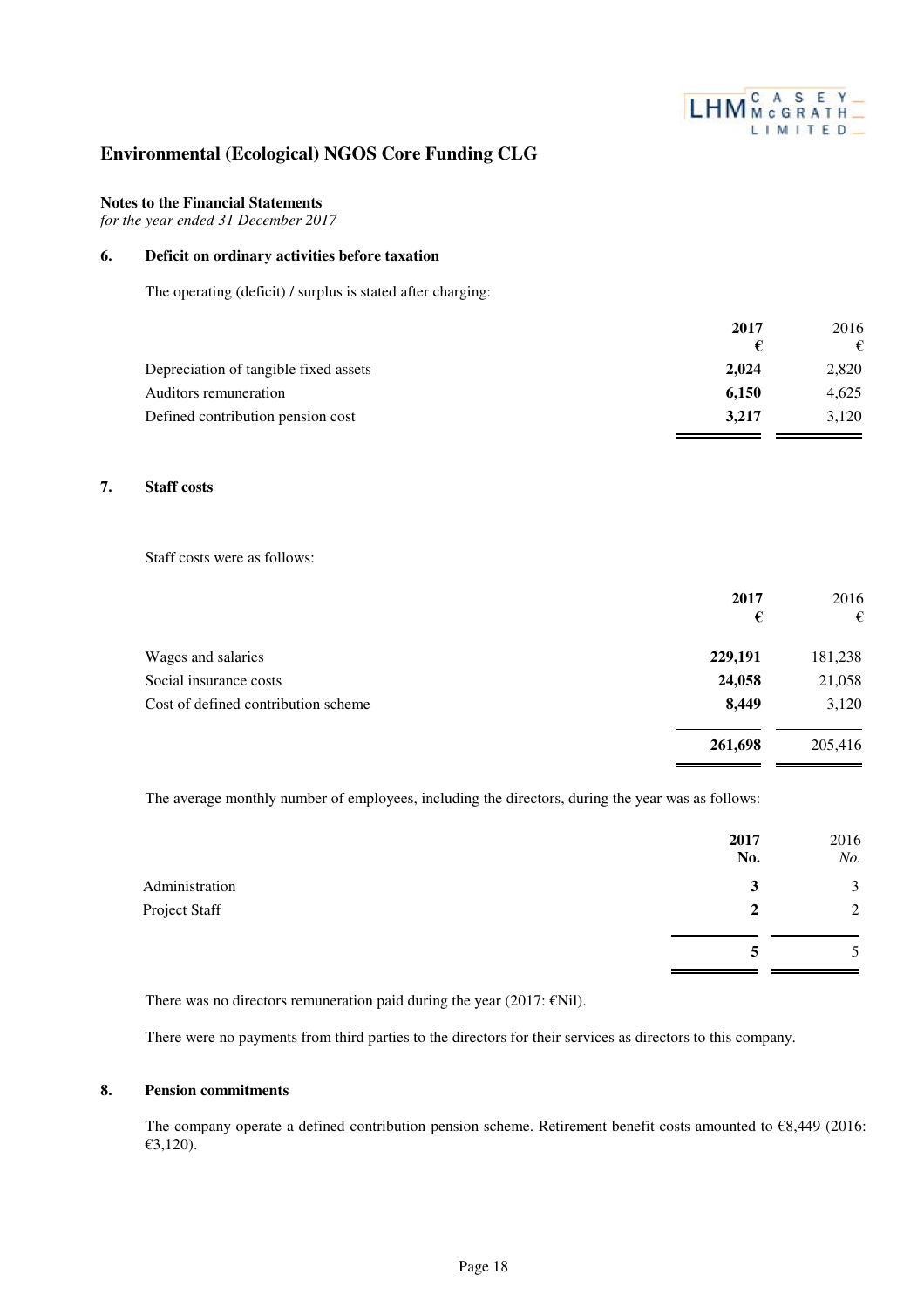

### **Notes to the Financial Statements**

*for the year ended 31 December 2017*

#### **9. Interest receivable**

|               | 2017<br>€ | 2016 |
|---------------|-----------|------|
| Bank interest | ۰         | 2    |
|               | ۰         | 2    |
|               |           |      |

### **10. Taxation**

|                                     | 2017<br>€                | 2016<br>€        |
|-------------------------------------|--------------------------|------------------|
| <b>Corporation tax</b>              |                          |                  |
| Current tax on surplus for the year | $\sim$                   | $\left(1\right)$ |
| <b>Total current tax</b>            | $\overline{\phantom{a}}$ | (1)              |

### **Factors affecting tax charge for the year**

The tax assessed for the year is the same as (2016 -the same as) the standard rate of corporation tax in Ireland of 12.5% (2016 -12.5%) as set out below:

|                                                                                                                                          | 2017<br>€ | 2016<br>€ |
|------------------------------------------------------------------------------------------------------------------------------------------|-----------|-----------|
| (Loss)/profit on ordinary activities before tax                                                                                          | (6,780)   | 14,600    |
| Surplus on ordinary activities multiplied by standard rate of corporation tax in<br>Ireland of 12.5% (2016 -12.5%)<br><b>Effects of:</b> | (848)     | 1,825     |
| Non taxable activities                                                                                                                   | 848       | (1,825)   |
| Bank interest received subject to tax                                                                                                    |           | (1)       |
| Total tax charge for the year                                                                                                            |           | (1)       |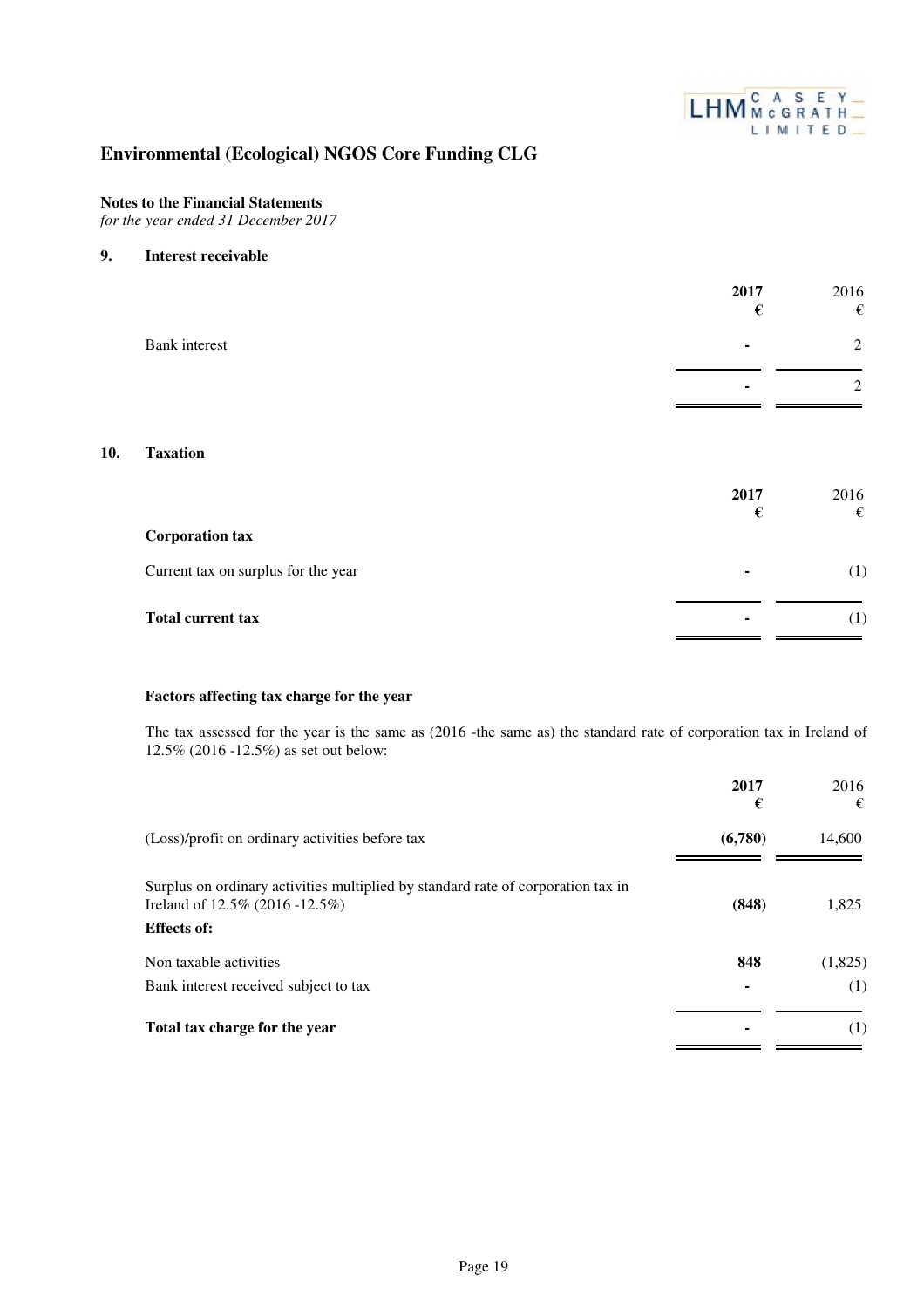

**459,717** 367,054

# **Environmental (Ecological) NGOS Core Funding CLG**

### **Notes to the Financial Statements**

*for the year ended 31 December 2017*

### **11. Tangible fixed assets**

 $12.$ 

|     |                                     | <b>Fixtures and</b><br>fittings<br>$\pmb{\epsilon}$ | <b>Office</b><br>equipment<br>$\pmb{\epsilon}$ | <b>Total</b><br>€ |
|-----|-------------------------------------|-----------------------------------------------------|------------------------------------------------|-------------------|
|     | <b>Cost or valuation</b>            |                                                     |                                                |                   |
|     | At 1 January 2017                   | 3,061                                               | 11,933                                         | 14,994            |
|     | Additions                           |                                                     | 2,298                                          | 2,298             |
|     | At 31 December 2017                 | 3,061                                               | 14,231                                         | 17,292            |
|     | Depreciation                        |                                                     |                                                |                   |
|     | At 1 January 2017                   | 3,061                                               | 7,721                                          | 10,782            |
|     | Charge for the year on owned assets |                                                     | 2,024                                          | 2,024             |
|     | At 31 December 2017                 | 3,061                                               | 9,745                                          | 12,806            |
|     | Net book value                      |                                                     |                                                |                   |
|     | At 31 December 2017                 |                                                     | 4,486                                          | 4,486             |
|     | At 31 December 2016                 |                                                     | 4,212                                          | 4,212             |
| 12. | <b>Debtors</b>                      |                                                     |                                                |                   |
|     |                                     |                                                     | 2017<br>$\pmb{\epsilon}$                       | 2016<br>€         |
|     | Prepayments                         |                                                     |                                                | 717               |
|     | Tax recoverable                     |                                                     |                                                | 106               |
|     |                                     |                                                     |                                                | 823               |
| 13. | <b>Cash and cash equivalents</b>    |                                                     |                                                |                   |
|     |                                     |                                                     | 2017<br>$\pmb{\epsilon}$                       | 2016<br>€         |
|     | Cash at bank and in hand            |                                                     | 459,717                                        | 367,054           |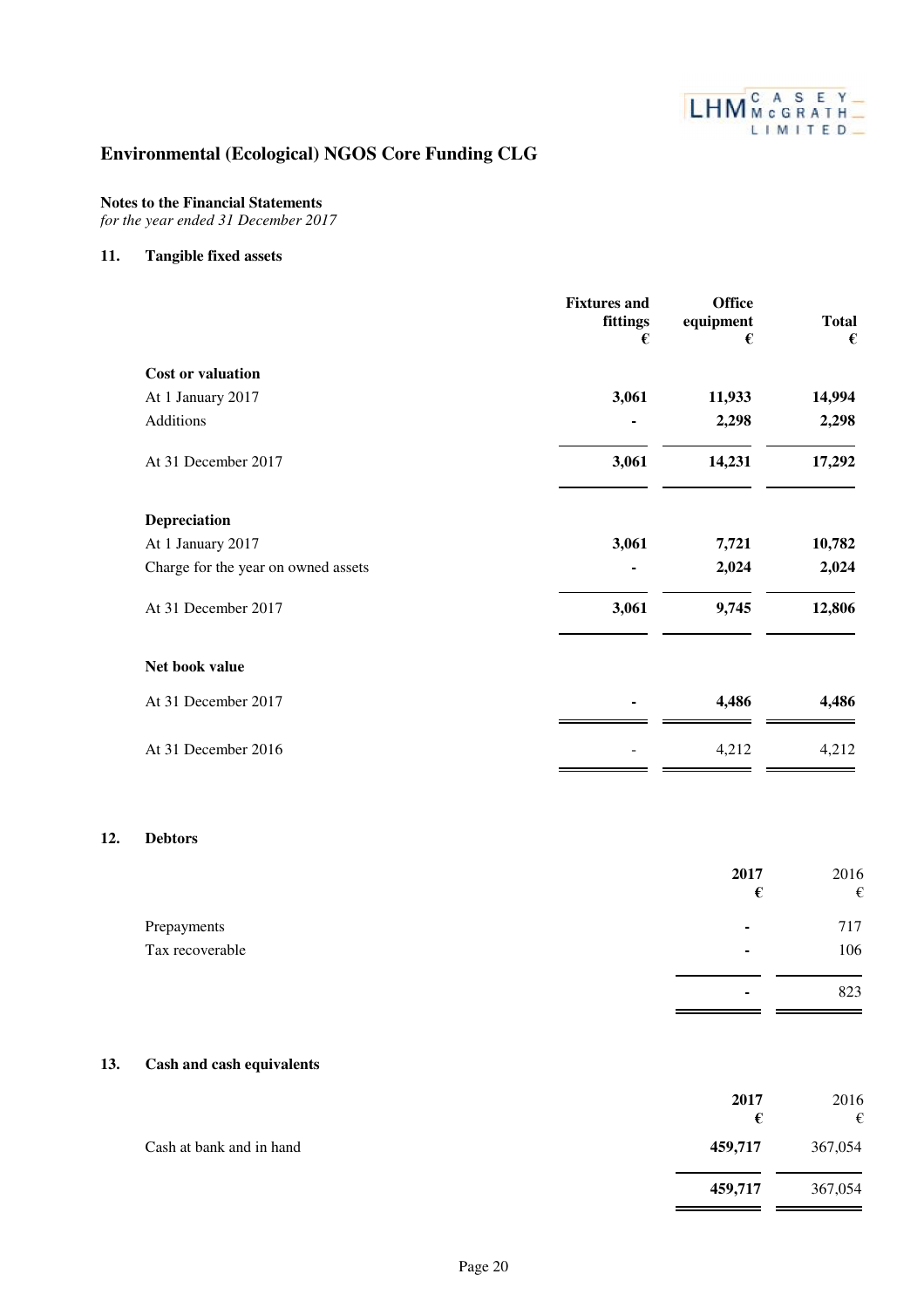

### **Notes to the Financial Statements**

*for the year ended 31 December 2017*

### **14. Creditors: Amounts falling due within one year**

|                                                                    | 2017<br>€ | 2016<br>€ |
|--------------------------------------------------------------------|-----------|-----------|
| Taxation and social insurance                                      | 6,668     | 19,546    |
| Other creditors                                                    | 16,690    | 234       |
| Accruals                                                           | 27,381    | 12,161    |
| Deferred income                                                    | 290,801   | 210,705   |
|                                                                    | 341,540   | 242,646   |
| <b>Financial instruments</b><br>15.                                | 2017      | 2016      |
|                                                                    | €         | €         |
| <b>Financial assets</b>                                            |           |           |
| Financial assets measured at fair value through surplus or deficit | 459,717   | 367,054   |
| <b>Financial liabilities</b>                                       |           |           |
| Financial liabilities measured at amortised cost                   | 2,144     | 234       |

Financial assets measured at fair value through surplus and deficit comprise cash and cash equivalents.

Financial liabilities measured at amortised cost comprise other creditors.

#### **16. Approval of financial statements**

The board of directors approved these financial statements for issue on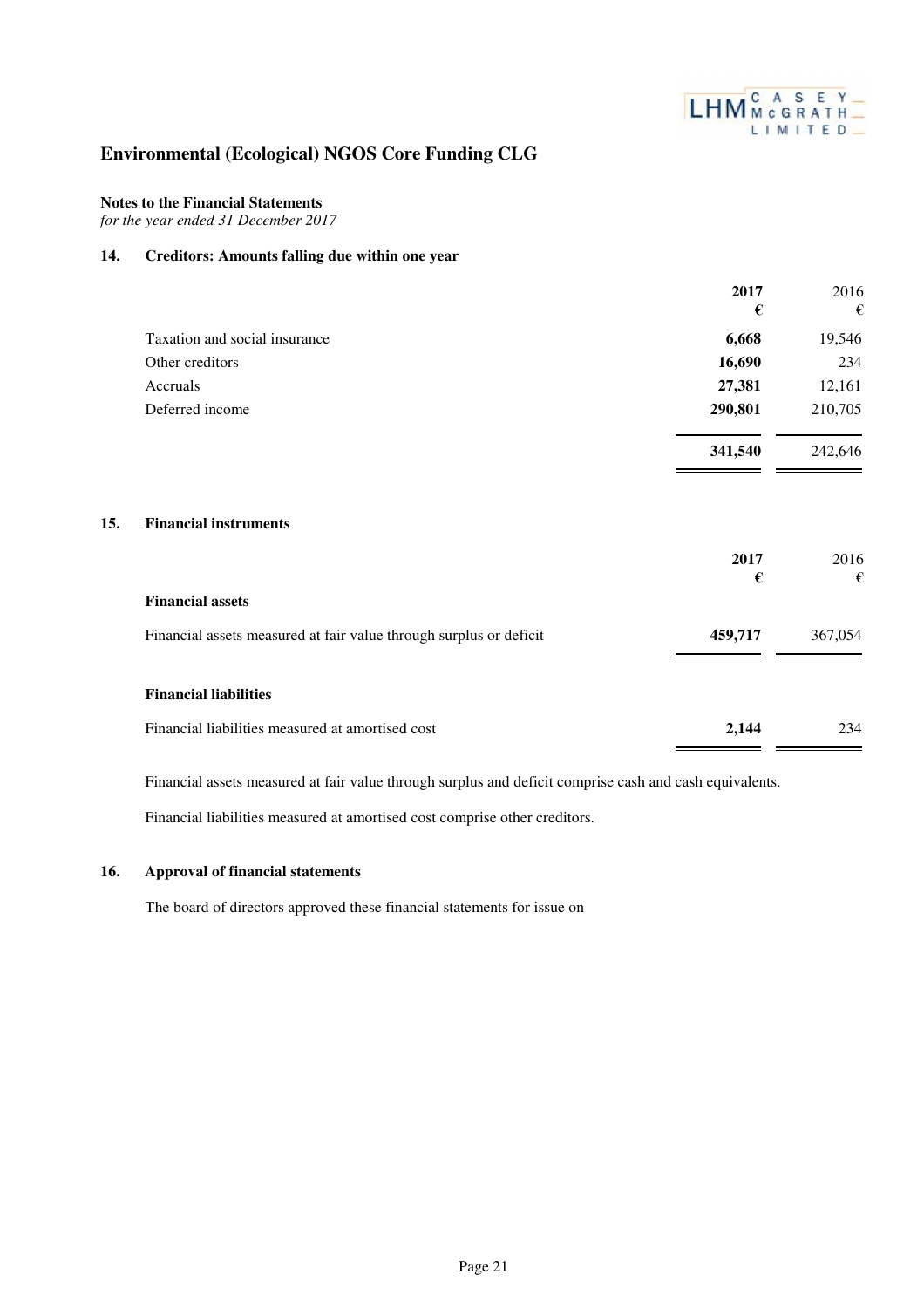**Environmental (Ecological) NGOS Core Funding CLG Detailed Accounts**

### **for the year ended 31 December 2017**

The following pages do not form part of the audited financial statements.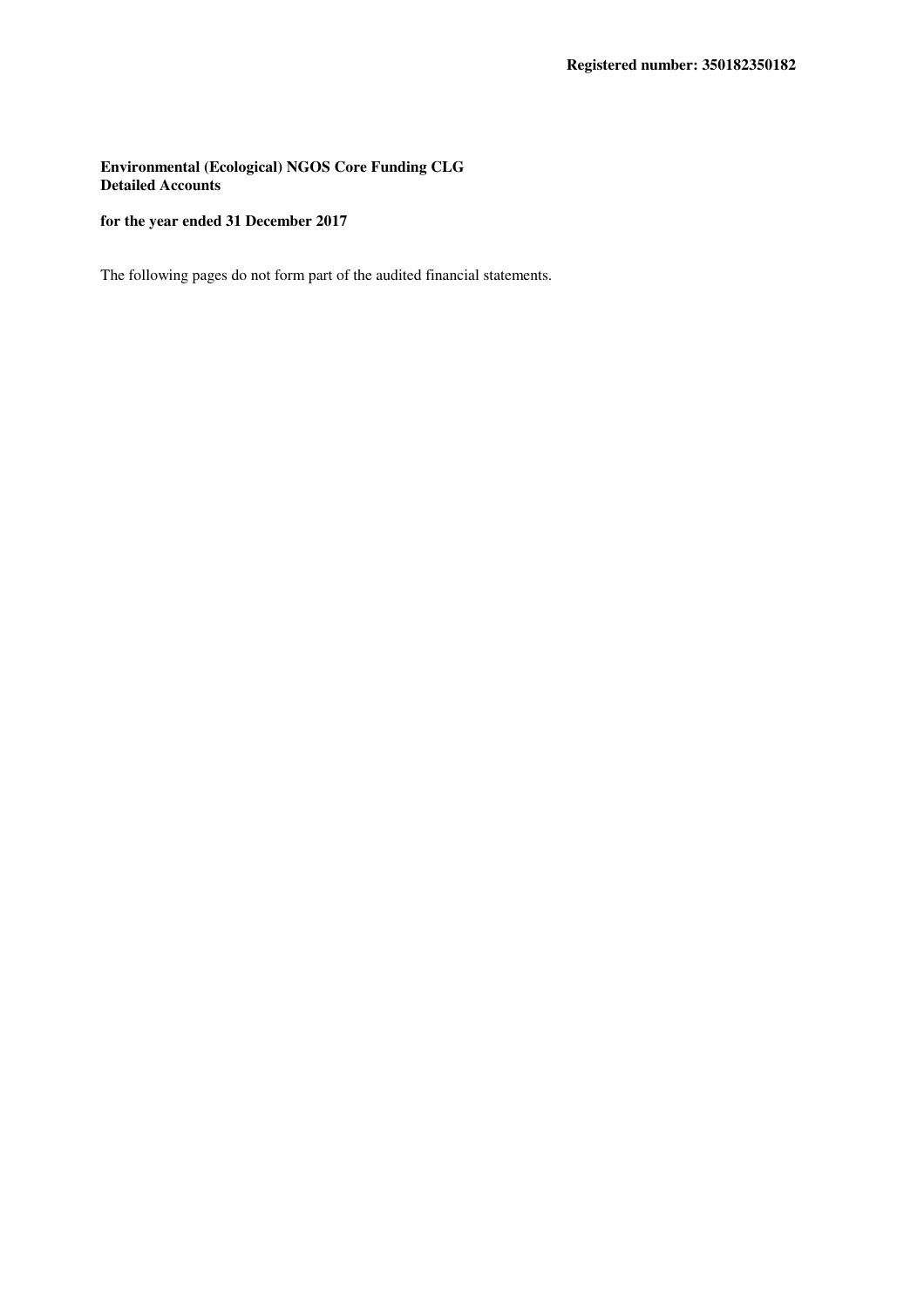

### **Detailed income and expenditure account**

*for the year ended 31 December 2017*

|                                      |             | 2017       | 2016       |
|--------------------------------------|-------------|------------|------------|
|                                      | <b>Note</b> | €          | €          |
| Income                               |             | 923,166    | 859,704    |
| <b>Less: overheads</b>               |             |            |            |
| Disbursement expenses                |             | (916, 644) | (831, 139) |
| Establishment expenses               |             | (13,302)   | (13,967)   |
| <b>Operating (deficit) / surplus</b> |             | (6,780)    | 14,598     |
| Interest receivable                  |             |            | 2          |
| (Deficit) / surplus for the year     |             | (6,780)    | 14,600     |
|                                      |             |            |            |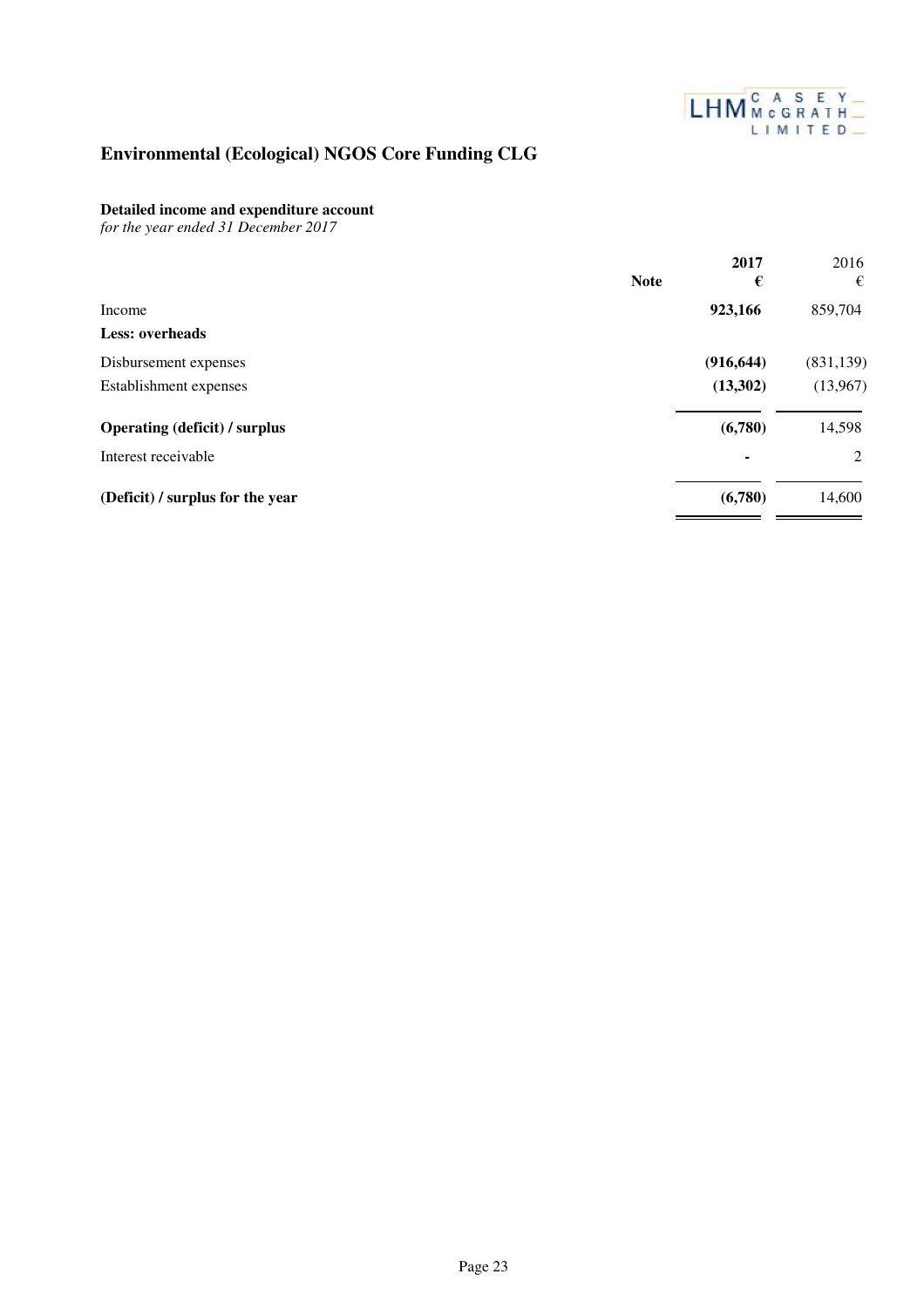

 $\equiv$   $\equiv$ 

# **Environmental (Ecological) NGOS Core Funding CLG**

**Schedule to the Detailed Accounts**

| for the year ended 31 December 2017                      |                  |           |
|----------------------------------------------------------|------------------|-----------|
|                                                          | 2017             | 2016      |
| <b>Income</b>                                            | €                | €         |
| Department of Environment Community and Local Government | 858,482          | 818,023   |
| National Parks and Wildlife Services                     |                  | 25,000    |
| The Wheel Grant                                          | 5,160            | 6,056     |
| Transport and Environment (EU NGO)                       | 38,499           | 10,625    |
| DEAR Project (DG DEVCO)                                  |                  |           |
|                                                          | 21,025           |           |
|                                                          | 923,166          | 859,704   |
|                                                          | 2017<br>€        | 2016<br>€ |
| <b>Administration expenses</b>                           |                  |           |
| Staff salaries                                           | 236,014          | 181,238   |
| Staff national insurance                                 | 24,058           | 21,058    |
| Staff pension costs - defined contribution schemes       | 3,217            | 3,120     |
| Core funding                                             | 429,520          | 411,853   |
| Project funding, including policy strands                | 109,741          | 121,902   |
| National biodiversity week                               | 26,742           | 21,930    |
| Legal and professional                                   | 748              |           |
| Auditors' remuneration                                   | 6,150            | 4,625     |
| Professional fees                                        | 2,809            |           |
| <b>Bank</b> charges                                      | 340              | 275       |
| Sundry expenses                                          | 12,797           | (811)     |
| Rates                                                    | 2,067            |           |
| Depreciation - plant and machinery                       | 2,024            | 2,820     |
| Directors expenses                                       | 926              | 155       |
| <b>ELIG</b>                                              | 59,491           | 62,974    |
|                                                          | 916,644          | 831,139   |
|                                                          | 2017             | 2016      |
| <b>Establishment</b>                                     | $\pmb{\epsilon}$ | €         |
| Rent                                                     | 7,025            | 9,076     |
| Insurances                                               | 1,425            |           |
| Communications                                           | 4,852            | 4,891     |
|                                                          | 13,302           | 13,967    |